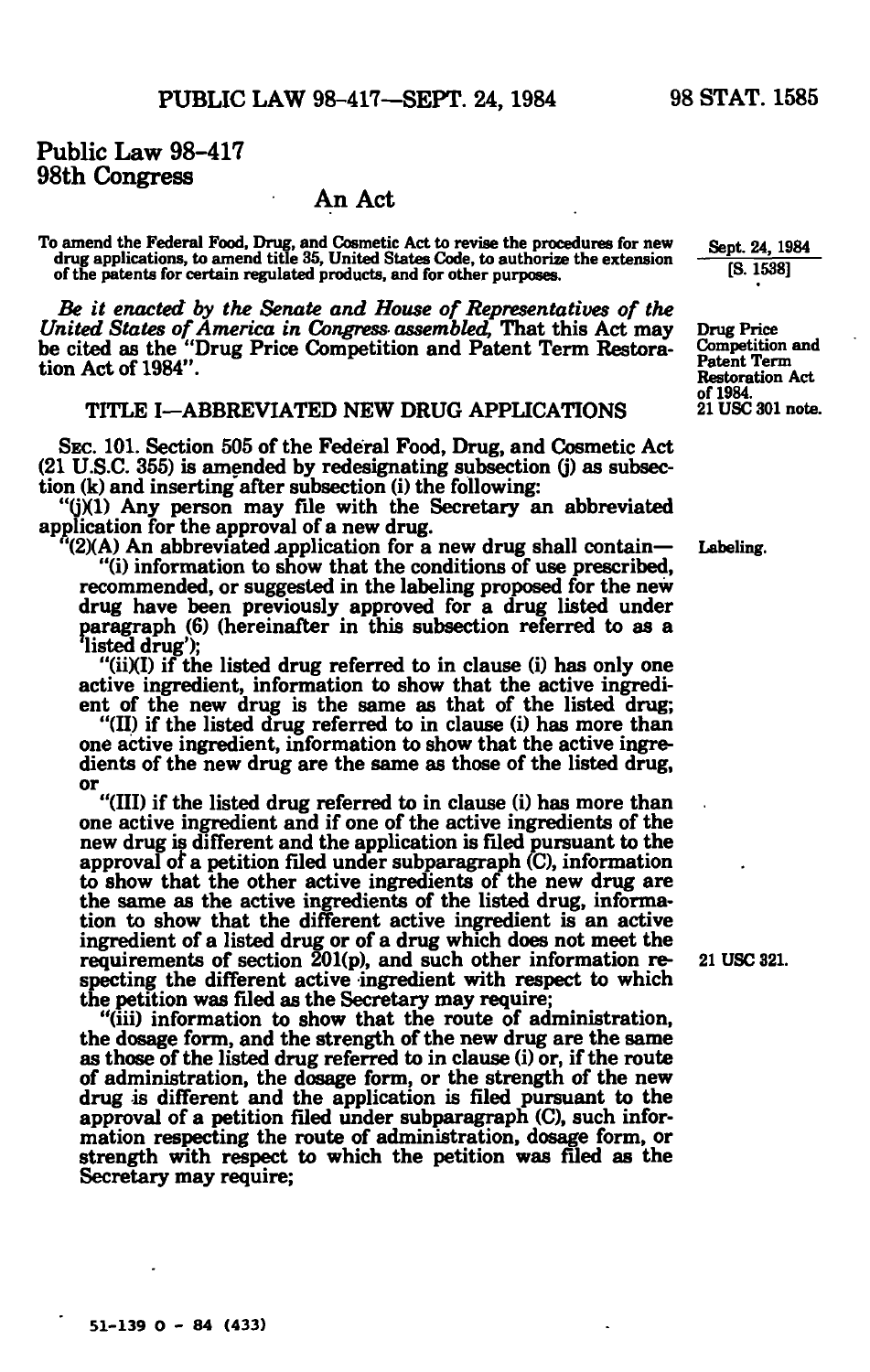**98 STAT. 1586 PUBLIC LAW 98-417—SEPT. 24,1984** 

**"(iv) information to show that the new drug is bioequivalent to the listed drug referred to in clause (i), except that if the application is filed pursuant to the approval of a petition filed under subparagraph (C), information to show that the active ingredients of the new drug are of the same pharmacological or therapeutic class as those of the listed drug referred to in clause (i) and the new drug can be expected to have the same therapeutic effect as the listed drug when administered to patients for a condition of use referred to in clause (i);** 

**"(v) information to show that the labeling proposed for the new drug is the same as the labeling approved for the listed drug referred to in clause (i) except for changes required because of differences approved under a petition filed under subparagraph (C) or because the new drug and the listed drug are produced or distributed by different manufacturers;** 

**"(vi) the items specified in clauses (B) through (F) of subsection (bXD;** 

**Claims. "(vii) a certification, in the opinion of the applicant and to the best of his knowledge, with respect to each patent which claims the listed drug referred to in clause (i) or which claims a use for such listed drug for which the applicant is seeking approval under this subsection and for which information is required to be filed under subsection (b) or (c)—** 

**"(I) that such patent information has not been filed, "(II) that such patent has expired,** 

**"(III) of the date on which such patent will expire, or** 

**"(IV) that such patent is invalid or will not be infringed by the manufacture, use, or sale of the new drug for which the application is submitted; and** 

**"(viii) if with respect to the listed drug referred to in clause (i) information was filed under subsection (b) or (c) for a method of use patent which does not claim a use for which the applicant is seeking approval under this subsection, a statement that the method of use patent does not claim such a use.** 

**Prohibition. The Secretary may not require that an abbreviated application contain information in addition to that required by clauses (i) through (viii).** 

**"(BXi) An applicant who makes a certification described in sub**paragraph (A)(vii)(IV) shall include in the application a statement **that the applicant will give the notice required by clause (ii) to—** 

**"(I) each owner of the patent which is the subject of the certification or the representative of such owner designated to receive such notice, and** 

**Claims. "(II) the holder of the approved application under subsection (b) for the drug which is claimed by the patent or a use of which is claimed by the patent or the representative of such holder designated to receive such notice.** 

**Marketing. "(ii) The notice referred to in clause (i) shall state that an application, which contains data from bioavailability or bioequivalence studies, has been submitted under this subsection for the drug with respect to which the certification is made to obtain approval to engage in the commercial manufacture, use, or sale of such drug before the expiration of the patent referred to in the certification. Such notice shall include a detailed statement of the factual and legal basis of the applicant's opinion that the patent is not valid or will not be infringed.**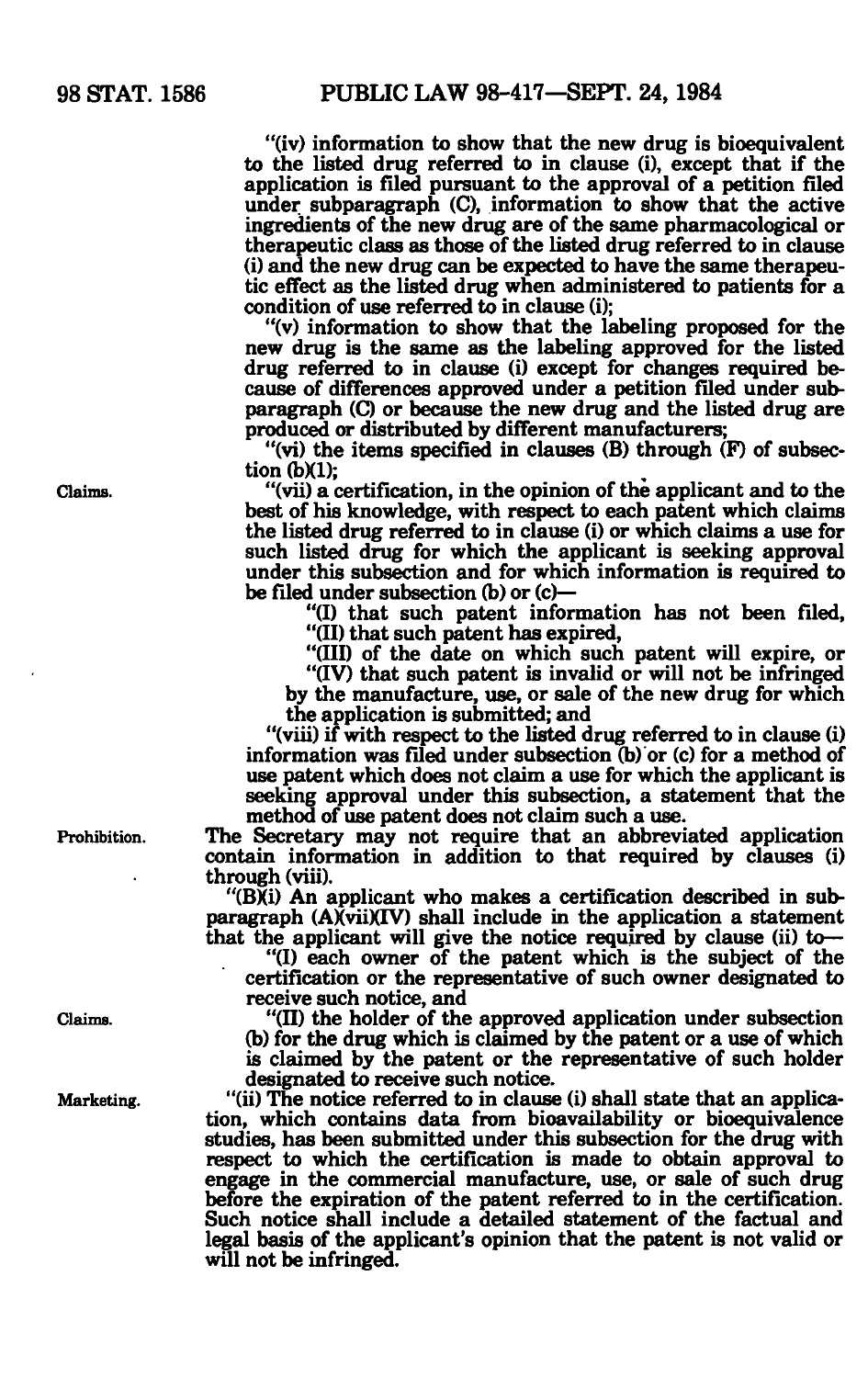**"(iii) If an application is amended to include a certification de**scribed in subparagraph (A)(vii)(IV), the notice required by clause (ii) **shall be given when the amended application is submitted.** 

**"(C) If a person wants to submit an abbreviated application for a Differences,**  new drug which has a different active ingredient or whose route of **administration, dosage form, or strength differ from that of a listed drug, such person shall submit a petition to the Secretary seeking permission to file such an application. The Secretary shall approve or disapprove a petition submitted under this subparagraph within ninety days of the date the petition is submitted. The Secretary shall approve such a petition unless the Secretary finds—** 

**"(i) that investigations must be conducted to show the safety and effectiveness of the drug or of any of its active ingredients, the route of administration, the dosage form, or strength which differ from the listed drug; or** 

**"(ii) that any drug with a different active ingredient may not be adequately evaluated for approval as safe and effective on the basis of the information required to be submitted in an abbreviated application.** 

**"(3) Subject to paragraph (4), the Secretary shall approve an application for a drug unless the Secretary finds—** 

**"(A) the methods used in, or the facilities and controls used for, the manufacture, processing, and packing of the drug are inadequate to assure and preserve its identity, strength, quality, and purity;** 

**"(B) information submitted with the application is insufficient to show that each of the proposed conditions of use have been previously approved for the listed drug referred to in the application;** 

**(CXi) if the listed drug has only one active ingredient, information submitted with the application is insufficient to show that the active ingredient is the same as that of the listed drug;** 

**"(ii) if the listed drug has more than one active ingredient, information submitted with the application is insufficient to show that the active ingredients are the same as the active ingredients of the listed drug, or** 

**(iii) if the listed drug has more than one active ingredient and if the application is for a drug which has an active ingredient different from the listed drug, information submitted with the application is insufficient to show—** 

**'(I) that the other active ingredients are the same as the active ingredients of the listed drug, or** 

**"(ID that the different active ingredient is an active ingredient of a listed drug or a drug which does not meet the requirements of section 201(p), 21 USC 321. 21 USC 321.** 

**or no petition to file an application for the drug with the**  different ingredient was approved under paragraph (2)(C);

"(D)(i) if the application is for a drug whose route of adminis**tration, dosage form, or strength of the drug is the same as the route of administration, dosage form, or strength of the listed drug referred to in the application, information submitted in the application is insufficient to show that the route of administration, dosage form, or strength is the same as that of the listed drug, or** 

**"(ii) if the application is for a drug whose route of administration, dosage form, or strength of the drug is different from that of the listed drug referred to in the application, no petition to**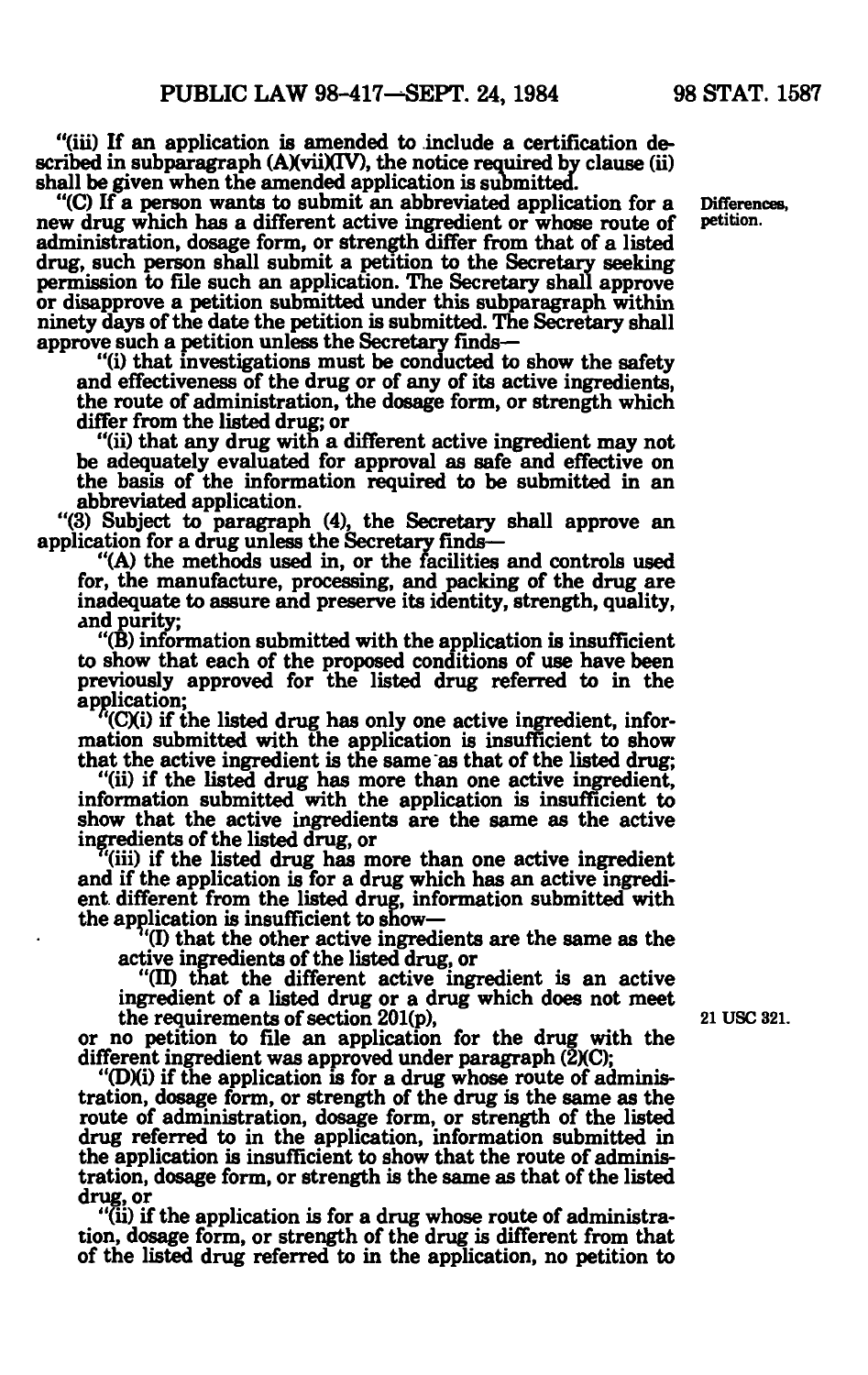**file an application for the drug with the different route of administration, dosage form, or strength was approved under paragraph (2XC);** 

**"(E) if the application was filed pursuant to the approval of a petition under paragraph (2XC), the application did not contain the information required by the Secretary respecting the active ingredient, route of administration, dosage form, or strength which is not the same;** 

**"(F) information submitted in the application is insufficient to show that the drug is bioequivalent to the listed drug referred to in the application or, if the application was filed pursuant to a petition approved under paragraph (2XC), information submitted in the application is insufficient to show that the active ingredients of the new drug are of the same pharmacological or therapeutic class as those of the listed drug referred to in**  paragraph (2)(A)(i) and that the new drug can be expected to **have the same therapeutic effect as the listed drug when administered to patients for a condition of use referred to in such paragraph;** 

Labeling. **The interpretation submitted in the application is insufficient to show that the labeling proposed for the drug is the same as the labeling approved for the listed drug referred to in the application except for changes required because of differences approved under a petition filed under paragraph (2XC) or because the drug and the listed drug are produced or distributed by different manufacturers;** 

**"(H) information submitted in the application or any other information available to the Secretary shows that (i) the inactive ingredients of the drug are unsafe for use under the conditions prescribed, recommended, or suggested in the labeling proposed for the drug, or (ii) the composition of the drug is unsafe under such conditions because of the type or quantity of inactive ingredients included or the manner in which the inactive ingredients are included;** 

**"(I) the approval under subsection (c) of the listed drug referred to in the application under this subsection has been withdrawn or suspended for grounds described in the first sentence of subsection (e), the Secretary has published a notice of opportunity for hearing to withdraw approval of the listed drug under subsection (c) for grounds described in the first sentence of subsection (e), the approval under this subsection of the listed drug referred to in the application under this subsection has been withdrawn or suspended under paragraph (5), or the Secretary has determined that the listed drug has been withdrawn from sale for safety or effectiveness reasons;** 

**"(J) the application does not meet any other requirement of paragraph (2XA); or** 

**"(K) the application contains an untrue statement of material fact.** 

**"(4XA) Within one hundred and eighty days of the initial receipt of an application under paragraph (2) or within such additional period as may be agreed upon by the Secretary and the- applicant, the Secretary shall approve or disapprove the application.** 

**Effective dates. "(B) The approval of an application submitted under paragraph (2) shall be made effective on the last applicable date determined under the following:**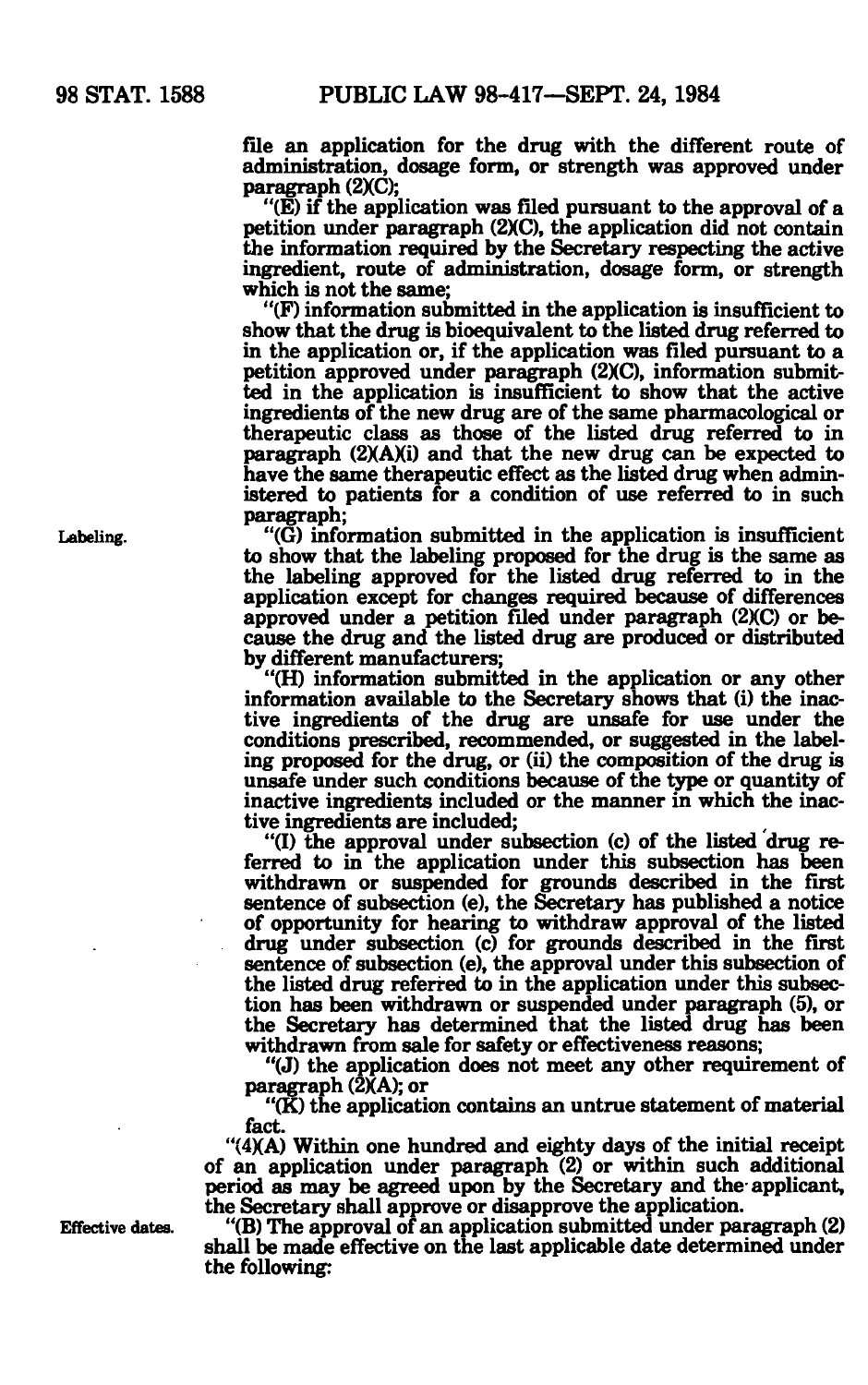**"(i) If the applicant only made a certification described in**  subclause (I) or (II) of paragraph (2)(A)(vii) or in both such **subclauses, the approval may be made effective immediately,** 

**"(ii) If the applicant made a certification described in subclause (III) of paragraph (2XA)(vii), the approval may be made effective on the date certified under subclause (III).** 

**"(iii) If the applicant made a certification described in sub**clause (IV) of paragraph (2)(A)(vii), the approval shall be made **effective immediately unless an action is brought for infringement of a patent which is the subject of the certification before the expiration of forty-five days from the date the notice pro**vided under paragraph (2)(B)(i) is received. If such an action is **brought before the expiration of such days, the approval shall be made effective upon the expiration of the thirty-month period beginning on the date of the receipt of the notice pro**vided under paragraph (2)(B)(i) or such shorter or longer period **as the court may order because either party to the action failed to reasonably cooperate in expediting the action, except that—** 

**"(I) if before the expiration of such period the court decides that such patent is invalid or not infringed, the approval shall be made effective on the date of the court decision,** 

**"(II) if before the expiration of such period the court decides that such patent has been infringed, the approval shall be made effective on such date as the court orders**  under section 271(e)(4)(A) of title 35, United States Code, or

**"(III) if before the expiration of such period the court grants a preliminary injunction prohibiting the applicant from engaging in the commercial manufacture or sale of the drug until the court decides the issues of patent validity and infringement and if the court decides that such patent is invalid or not infringed, the approval shall be made effective on the date of such court decision.** 

**In such an action, each of the parties shall reasonably cooperate in expediting the action. Until the expiration of forty-five days**  from the date the notice made under paragraph (2)(B)(i) is **received, no action may be brought under section 2201 of title 28, United States Code, for a declaratory judgment with respect to the patent. Any action brought under section 2201 shall be brought in the judicial district where the defendant has its grincipal place of business or a regular and established place of usiness.** 

**"(iv) If the application contains a certification described in**  subclause (IV) of paragraph (2)(A)(vii) and is for a drug for **which a previous application has been submitted under this subsection continuing such a certification, the application shall be made effective not earlier than one hundred and eighty days after—** 

**"(I) the date the Secretary receives notice from the applicant under the previous application of the first commercial marketing of the drug under the previous application, or** 

**"(II) the date of a decision of a court in an action described in clause (iii) holding the patent which is the subject of the certification to be invalid or not infringed,** 

**whichever is earlier.** 

**"(C) If the Secretary decides to disapprove an application, the Secretary shall give the applicant notice of an opportunity for a**  **Claims. Infringement.** 

 $\bullet$ 

*Post,* **p. 1603.** 

*Post,* **p. 1597.** 

**Hearing opportunity.**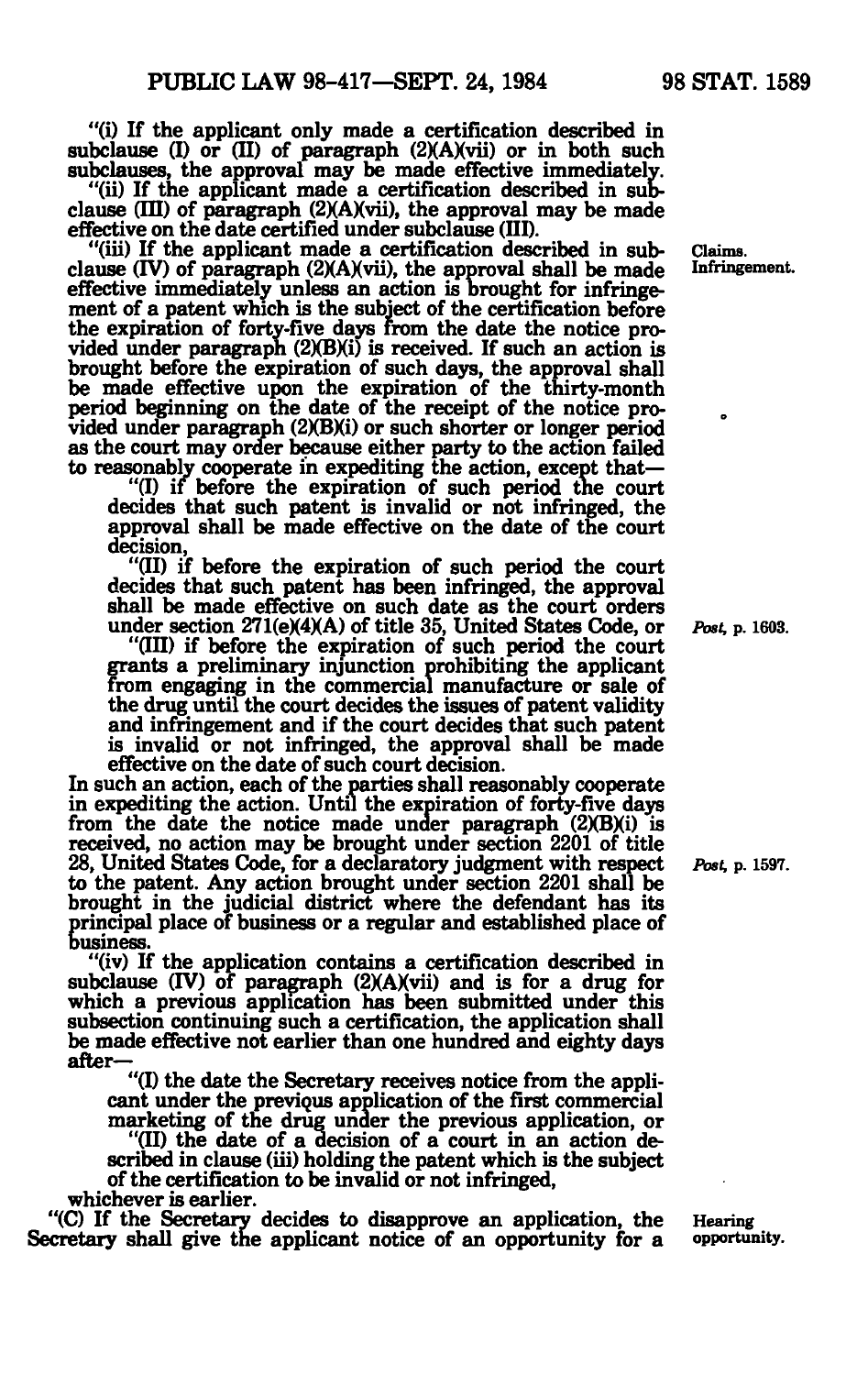**hearing before the Secretary on the question of whether such application is approvable. If the applicant elects to accept the opportunity for hearing by written request within thirty days after such notice, such hearing shall commence not more than ninety days after the expiration of such thirty days unless the Secretary and the applicant otherwise agree. Any such hearing shall thereafter be conducted on an expedited basis and the Secretary's order thereon shall be issued within ninety days after the date fixed by the Secretary for filing final briefs.** 

Prohibitions. "(D)(i) If an application (other than an abbreviated new drug **application) submitted under subsection (b) for a drug, no active ingredient (including any ester or salt of the active ingredient) of which has been approved in any other application under subsection (b), was approved during the period beginning January 1, 1982, and ending on the date of the enactment of this subsection, the Secretary may not make the approval of an application submitted under this subsection which refers to the drug.for which the subsection (b) application was submitted effective before the expiration of ten years from the date of the approval of the application under subsection (b).** 

**"(ii) If an application submitted under subsection (b) for a drug, no active ingredient (including any ester or salt of the active ingredient) of which has been approved in any other application under subsection (b), is approved after the date of the enactment of this subsection, no application may be submitted under this subsection which refers to the drug for which the subsection (b) application was submitted before the expiration of five years from the date of the approval of the application under subsection (b), except that such an application may be submitted under this subsection after the expiration of four years from the date of the approval of the subsection (b) application if it contains a certification of patent invalidity or**  noninfringement described in subclause (IV) of paragraph (2)(A)(vii). Extension. The approval of such an application shall be made effective in Claims. **Claims. accordance with subparagraph (B) except that, if an action for**  patent infringement is commenced during the one-year period be**ginning forty-eight months after the date of the approval of the subsection (b) application, the thirty-month period referred to in subparagraph (B)(iii) shall be extended by such amount of time (if any) which is required for seven and one-half years to have elapsed from the date of approval of the subsection (b) application.** 

> **"(iii) If an application submitted under subsection (b) for a drug, which includes an active ingredient (including any ester or salt of the active ingredient) that has been approved in another application approved under subsection (b), is approved after the date of enactment of this subsection and if such application contains reports of new clinical investigations (other than bioavailability studies) essential to the approval of the application and conducted or sponsored by the applicant, the Secretary may not make the approval of an application submitted under this subsection for the conditions of approval of such drug in the subsection (b) application effective before the expiration of three years from the date of the approval of the application under subsection (b) for such drug.**

> **"(iv) If a supplement to an application approved under subsection (b) is approved after the date of enactment of this subsection and the supplement contains reports of new clinical investigations (other than bioavailability studies) essential to the approval of the supplement and conducted or sponsored by the person submitting the**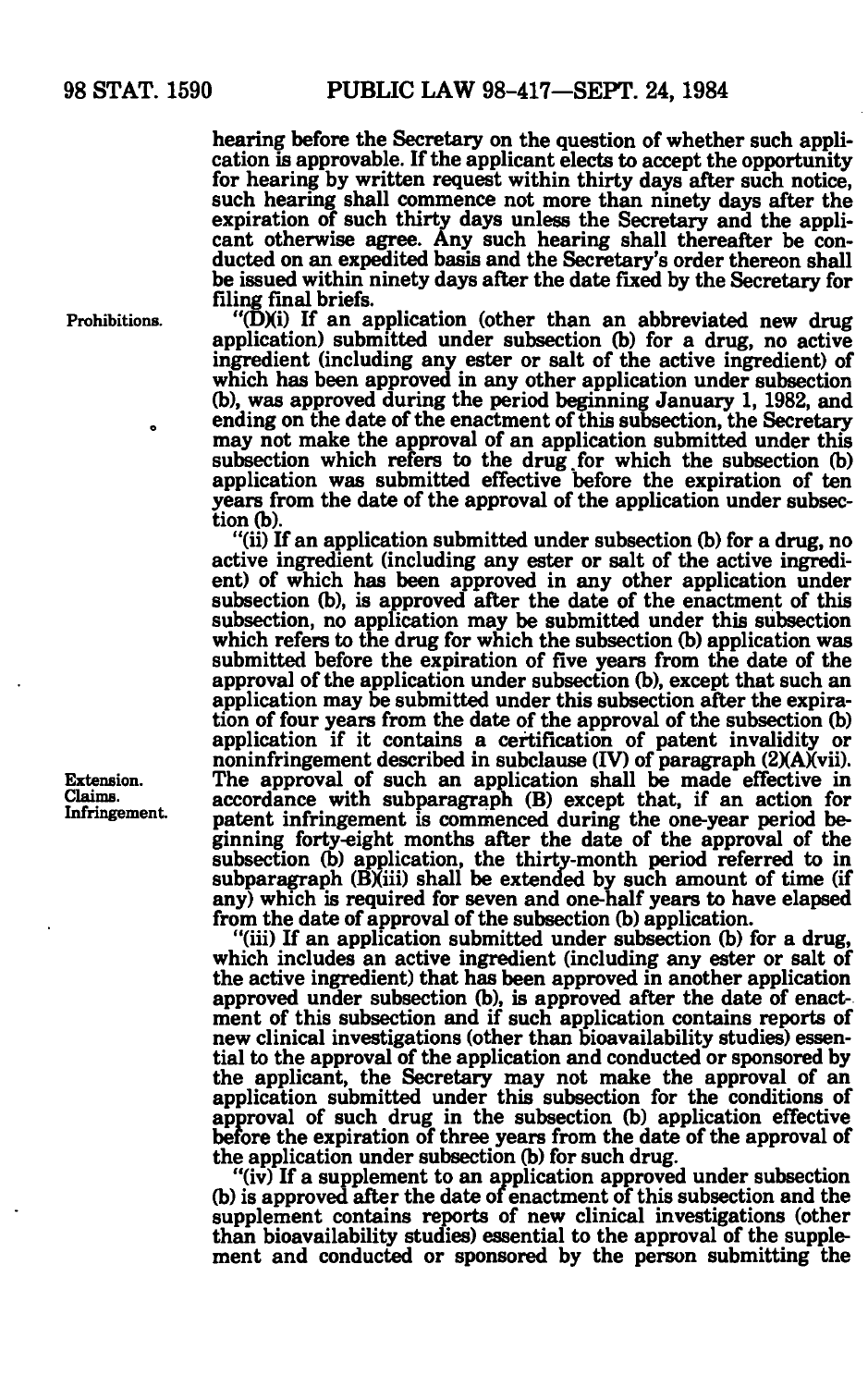**supplement, the Secretary may not make the approval of an application submitted under this subsection for a change approved in the supplement effective before the expiration of three years from the date of the approval of the supplement under subsection (b).** 

**"(v) If an application (or supplement to an application) submitted under subsection (b) for a drug, which includes an active ingredient (including any ester or salt of the active ingredient) that has been approved in another application under subsection (b), was approved**  during the period beginning January 1, 1982, and ending on the date **of the enactment of this subsection, the Secretary may not make the approval of an application submitted under this subsection which refers to the drug for which the subsection (b) application was submitted or which refers to a change approved in a supplement to the subsection (b) application effective before the expiration of two years from the date of enactment of this subsection.** 

**"(5) If a drug approved under this subsection refers in its approved application to a drug the approval of which was withdrawn or suspended for grounds described in the first sentence of subsection (e) or was withdrawn or suspended under this paragraph or which,**  as determined by the Secretary, has been withdrawn from sale for **safety or effectiveness reasons, the approval of the drug under this subsection shall be withdrawn or suspended—** 

**"(A) for the same period as the withdrawal or suspension under subsection (e) or this paragraph, or** 

**"(B) if the listed drug has been withdrawn from sale, for the period of withdrawal from sale or, if earlier, the period ending on the date the Secretary determines that the withdrawal from sale is not for safety or effectiveness reasons.** 

**"(6)(AXi) Within sixty days of the date of the enactment of this subsection, the Secretary shall publish and make available to the public—** 

**"(I) a list in alphabetical order of the official and proprietary name of each drug which has been approved for safety and effectiveness under subsection (c) before the date of the enactment of this subsection;** 

**"(II) the date of approval if the drug is approved after 1981 and the number of the application which was approved; and** 

**"(III) whether in vitro or in vivo bioequivalence studies, or both such studies, are required for applications filed under this subsection which will refer to the drug published,** 

**"(ii) Every thirty days after the publication of the first list under clause (i) the Secretry shall revise the list to include each drug which has been approved for safety and effectiveness under subsection (c) or approved under this subsection during the thirty-day period.** 

**"(iii) When patent information submitted under subsection (b) or (c) respecting a drug included on the list is to be published by the Secretary the Secretary shall, in revisions made under clause (ii), include such information for such drug.** 

**"(B) A drug approved for safety and effectiveness under subsection (c) or approved under this subsection shall, for purposes of this subsection, be considered to have been published under subparagraph (A) on the date of its approval or the date of enactment, whichever is later.** 

**"(C) If the approval of a drug was withdrawn or suspended for grounds described in the first sentence of subsection (e) or was withdrawn or suspended under paragraph (5) or if the Secretary** 

**Approved-drug list. Public availability.**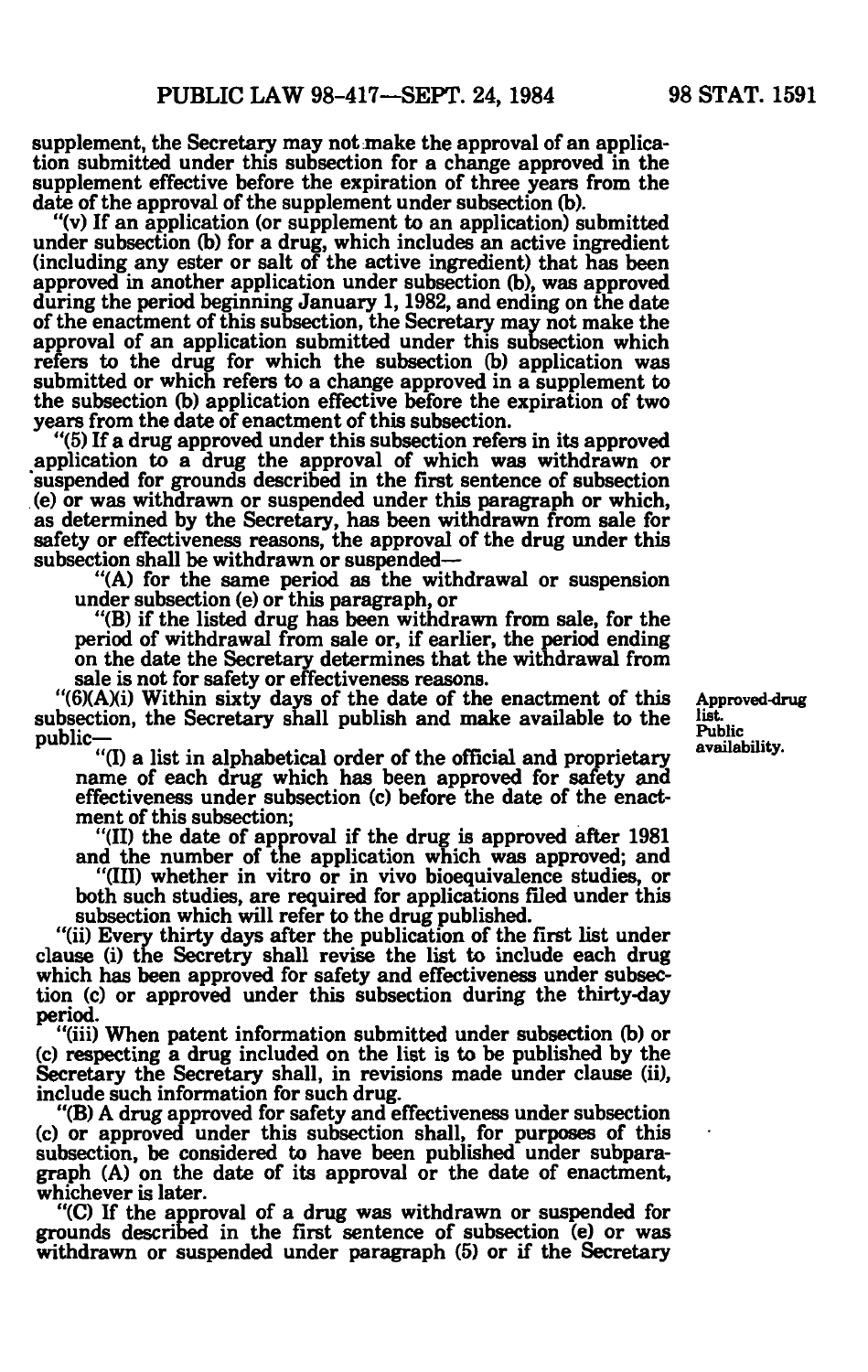**determines that a drug has been withdrawn from sale for safety or effectiveness reasons, it may not be published in the list under subparagraph (A) or, if the withdrawal or suspension occurred after its publication in such list, it shall be immediately removed from such list—** 

**"(i) for the same period as the withdrawal or suspension under subsection (e) or paragraph (5), or** 

**"(ii) if the listed drug has been withdrawn from sale, for the period of withdrawal from sale or, if earlier, the period ending on the date the Secretary determines that the withdrawal from sale is not for safety or effectiveness reasons.** 

**A notice of the removal shall be published in the Federal Register. "(7) For purposes of this subsection:** 

**"(A) The term 'bioavailability' means the rate and extent to which the active ingredient or therapeutic ingredient is absorbed from a drug and becomes available at the site of drug action.** 

**"(B) A drug shall be considered to be bioequivalent to a listed drug if—** 

**"(i) the rate and extent of absorption of the drug do not show a significant difference from the rate and extent of absorption of the listed drug when administered at the same molar dose of the therapeutic ingredient under similar experimental conditions in either a single dose or multiple doses; or** 

**"(ii) the extent of absorption of the drug does not show a significant difference from the extent of absorption of the listed drug when administered at the same molar dose of the therapeutic ingredient under similar experimental conditions in either a single dose or multiple doses and the difference from the listed drug in the rate of absorption of the drug is intentional, is reflected in its proposed labeling, is not essential to the attainment of effective body drug concentrations on chronic use, and is considered medically insignificant for the drug.".** 

SEC. 102. (a)(1) Section 505(b) of such Act if amended by adding at **the end the following: "The applicant shall file with the application the patent number and the expiration date of any patent which claims the drug for which the applicant submitted the application or which claims a method of using such drug and with respect to which a claim of patent infringement could reasonably be asserted if a person not licensed by the owner engaged in the manufacture, use, or sale of the drug. If an application is filed under this subsection for a drug and a patent which claims such drug or a method of using such drug is issued after the filing date but before approval of the application, the applicant shall amend the application to include the information required by the preceding sentence. Upon approval of the application, the Secretary shall publish information submitted under the two preceding sentences.".** 

**(2) Section 505(c) of such Act is amended by inserting "(1)" after "(c)", by redesignating paragraphs (1) and (2) as subparagraphs (A) and (B), respectively, and by adding at the end the following:** 

**"(2) If the patent information described in subsection (b) could not be filed with the submission of an application under subsection (b) because the application was filed before the patent information was required under subsection (b) or a patent was issued after the application was approved under such subsection, the holder of an** 

**Federal Register, publication.** 

**Claims. 21 USC 355.** 

**Public information.** 

**Claims.**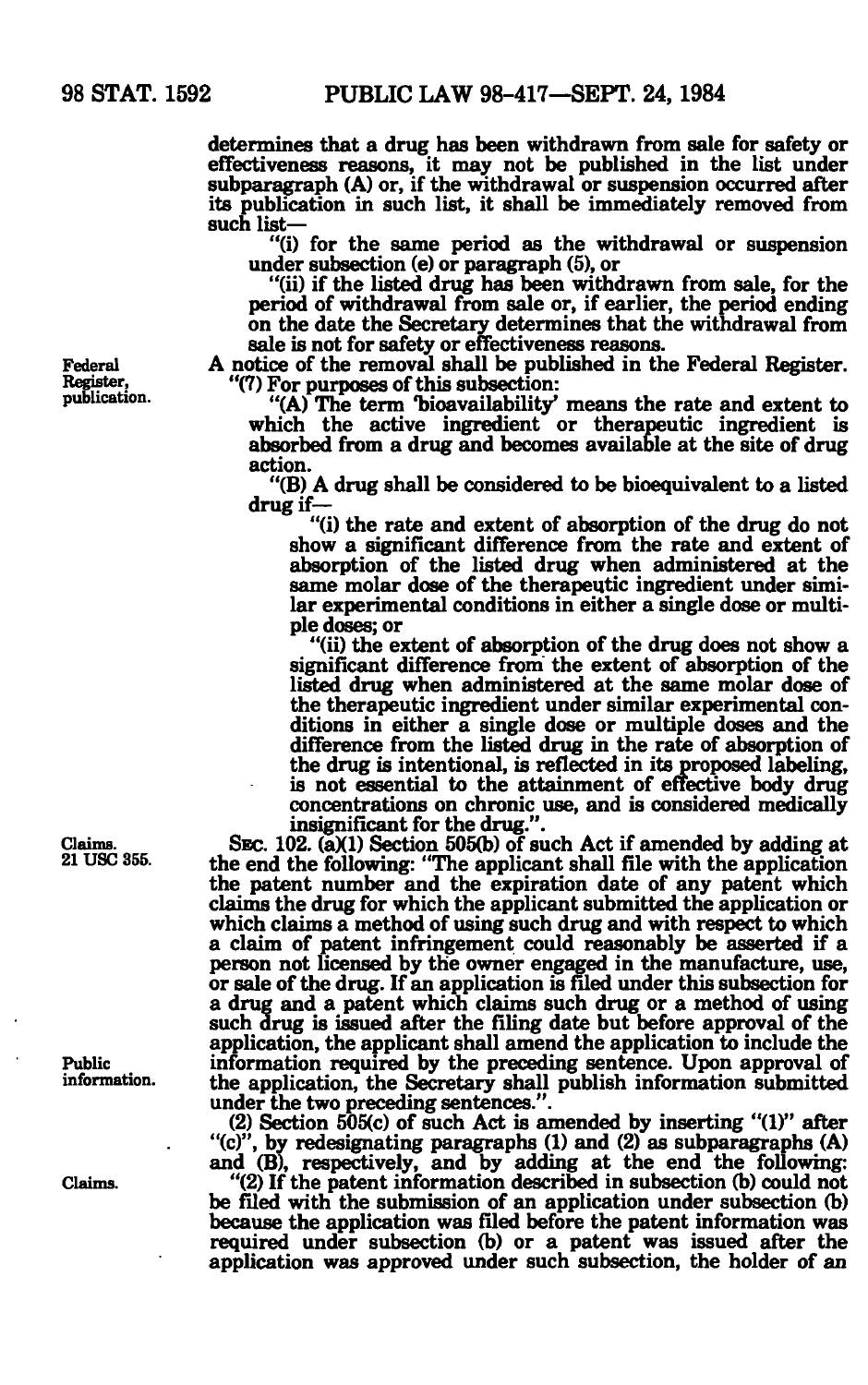**approved application shall file with the Secretary the patent number and the expiration date of any patent which claims the drug for which the application was submitted or which claims a method of using such drug and with respect to which a claim of patent infringement could reasonably be asserted if a person not licensed by the owner engaged in the manufacture, use, or sale of the drug. If the holder of an approved application could not file patent information under subsection (b) because it was not required at the time the application was approved, the holder shall file such information under this subsection not later than thirty days after the date of the enactment of this sentence, and if the holder of an approved application could not file patent information under subsection (b) because no patent had been issued when an application was filed or approved, the holder shall file such information under this subsection not later than thirty days after the date the patent involved is issued. Upon the submission of patent information under this subsection, the Secretary shall publish it.".** 

**(3)(A) The first sentence of section 505(d) of such Act is amended by redesignating clause (6) as clause (7) and inserting after clause (5) the following: (6) the application failed to contain the patent information prescribed by subsection (b); or".** 

**(B) The first sentence of section 505(e) of such Act is amended by redesignating clause (4) as clause (5) and inserting after clause (3)**  the following: "(4) the patent information prescribed by subsection **(c) was not filed within thirty days after the receipt of written notice from the Secretary specifying the failure to file such information; or".** 

**(b)(1) Section 505(a) of such Act is amended by inserting "or (j)" after "subsection (b)".** 

**(2) Section 505(c) of such Act is amended by striking out "this subsection" and inserting in lieu thereof "subsection (b)".** 

**(3) The second sentence of section 505(e) of such Act is amended by inserting "submitted under subsection (b) or (j)" after "an application".** 

**(4) The second sentence of section 505(e) is amended by striking out "(j)" each place it occurs in clause (1) and inserting in lieu thereof "(k)".** 

 $(5)$  Section  $505(k)(1)$  of such Act (as so redesignated) is amended by **striking out "pursuant to this section" and inserting in lieu thereof "under subsection (b) or (j)".** 

**(6) Subsections (a) and (b) of section 527 of such Act are each amended by striking out "505(b)" each place it occurs and inserting**  in lieu thereof "505"

**SEC. 103. (a) Section 505(b) of such Act is amended by inserting "(1)" after "(b)", by redesignating clauses (1) through (6) as clauses (A) through (F), respectively, and by adding at the end the following:** 

**"(2) An application submitted under paragraph (1) for a drug for which the investigations described in clause (A) of such paragraph and relied upon by the applicant for approval of the application were not conducted by or for the applicant and for which the applicant has not obtained a right of reference or use from the person by or for whom the investigations were conducted shall also include—** 

**"(A) a certification, in the opinion of the applicant and to the best of his knowledge, with respect to each patent which claims the drug for which such investigations were conducted or which claims a use for such drug for which the applicant is seeking**  **Public information. 21 USC 355.** 

*Supra.* 

*Ante,* **p. 1585.** 

**21 USC 360cc.** 

*Ante,* **p. 1592.** 

**Claims.**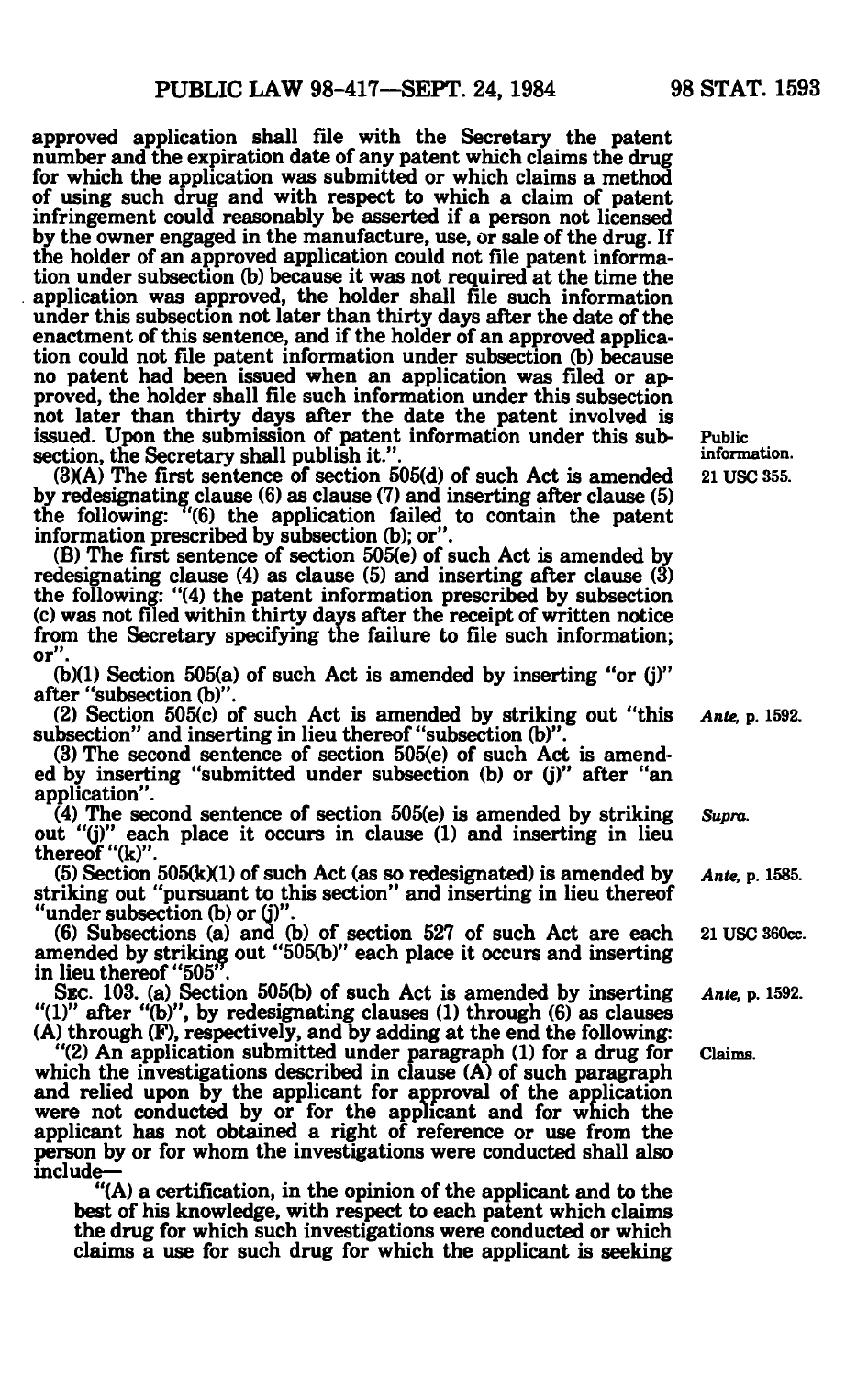approval under this subsection and for which information is required to be filed under paragraph (1) or subsection (c)—

"(i) that such patent information has not been filed, "(ii) that such patent has expired,

"(iii) of the date on which such patent will expire, or

"(iv) that such patent is invalid or will not be infringed by the manufacture, use, or sale of the new drug for which the application is submitted; and

"(B) if with respect to the drug for which investigations described in paragraph (1XA) were conducted information was filed under paragraph (1) or subsection (c) for a method of use patent which does not claim a use for which the applicant is seeking approval under this subsection, a statement that the method of use patent does not claim such a use.

 $\cdot$  (3)(A) An applicant who makes a certification described in paragraph  $(2)$ (A) $(iv)$  shall include in the application a statement that the applicant will give the notice required by subparagraph (B) to—

"(i) each owner of the patent which is the subject of the certification or the representative-of such owner designated to receive such notice, and

"(ii) the holder of the approved application under subsection (b) for the drug which is claimed by the patent or a use of which is claimed by the patent or the representative of such holder designated to receive such notice.

"(B) The notice referred to in subparagraph (A) shall state that an application has been submitted under this subsection for the drug with respect to which the certification is made to obtain approval to engage in the commercial manufacture, use, or sale of the drug before the expiration of the patent referred to in the certification. Such notice shall include a detailed statement of the factual and legal basis of the applicant's opinion that the patent is not valid or will not be infringed.

"(C) If an application is amended to include a certification described in paragraph  $(2)(A)(iv)$ , the notice required by subparagraph (B) shall be given when the amended application is submitted.",

(b) Section  $505(c)$  of such Act (as amended by section  $102(a)(2)$ ) is amended by adding at the end the following:

"(3) The approval of an application filed under subsection (b) which contains a certification required by paragraph (2) of such subsection shall be made effective on the last applicable date determined under the following:

"(A) If the applicant only made a certification described in clause (i) or (ii) of subsection  $(b)(2)(A)$  or in both such clauses, the approval may be made effective immediately.

(B) If the applicant made a certification described in clause (iii) of subsection  $(b)(2)(A)$ , the approval may be made effective on the date certified under clause (iii).

"(C) If the applicant made a certification described in clause (iv) of subsection  $(b)(2)(A)$ , the approval shall be made effective immediately unless an action is brought for infringement of a patent which is the subject of the certification before the expiration of forty-five days from the date the notice provided under paragraph (3XB) is received. If such an action is brought before the expiration of such days, the approval may be made effective upon the expiration of the thirty-month period beginning on the date of the receipt of the notice provided under paragraph  $(3)(B)$ or such shorter or longer period as the court may order because

**Claims.** 

**Marketing.** 

*Ante,* **p. 1592. Effective dates.** 

**Claims. Infringement.**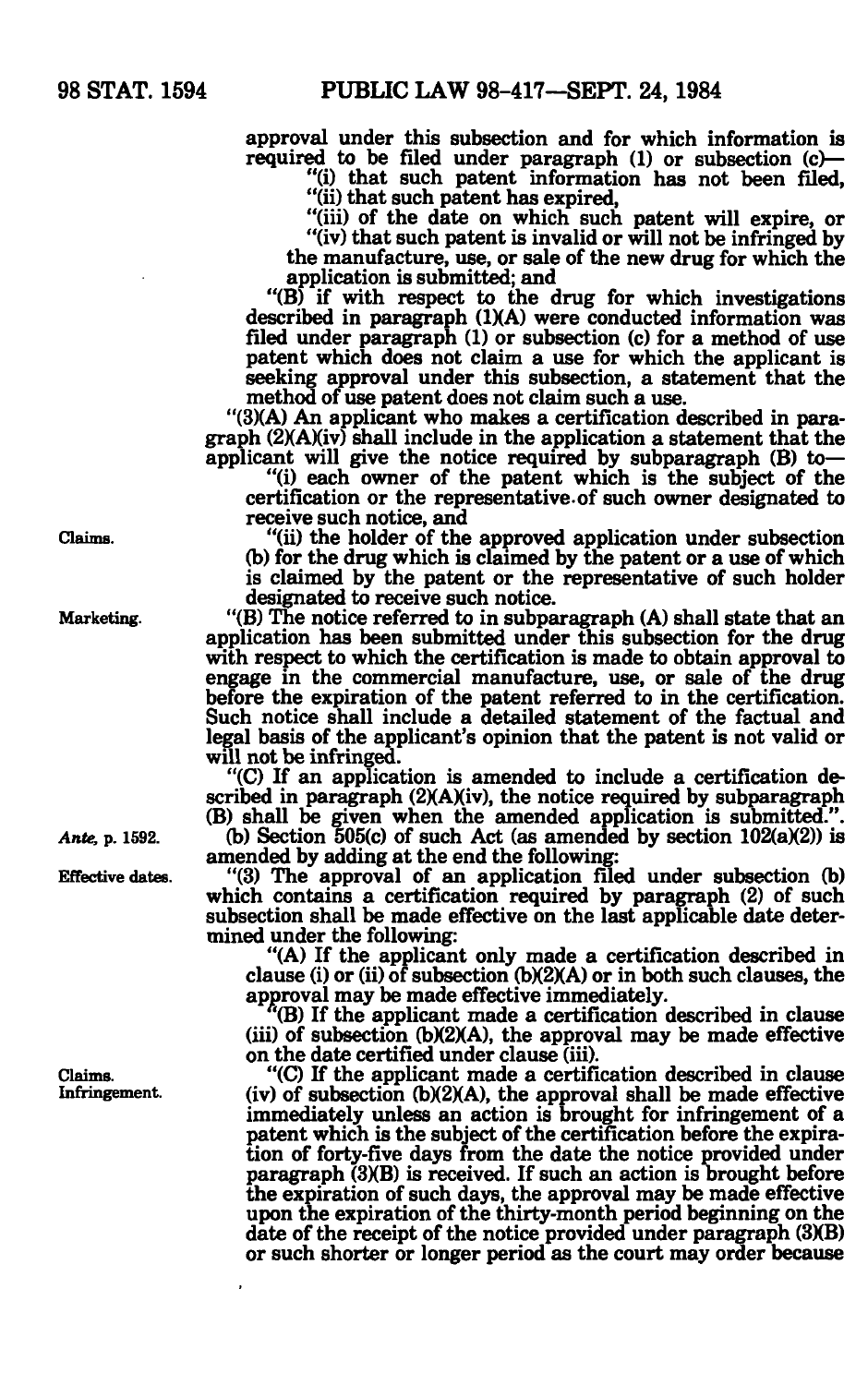**either party to the action failed to reasonably cooperate in expediting the action, except that—** 

**"(i) if before the expiration of such period the court decides that such patent is invalid or not infringed, the approval may be made effective on the date of the court decision,** 

**"(ii) if before the expiration of such period the court decides that such patent has been infringed, the approval may be made effective on such date as the court orders**  under section 271(e)(4)(A) of title 35, United States Code, or *Post*, p. 1603.

**"(iii) if before the expiration of such period the court grants a preliminary injunction prohibiting the applicant from engaging in the commercial manufacture or sale of the drug until the court decides the issues of patent validity and infringement and if the court decides that such patent is invalid or not infringed, the approval shall be made effective on the date of such court decision.** 

**In such an action, each of the parties shall reasonably cooperate in expediting the action. Until the expiration of forty-five days**  from the date the notice made under paragraph (3)(B) is re**ceived, no action may be brought under section 2201 of title 28,** *Post,* **p. 1597. United States Code, for a declaratory judgment with respect to the patent. Any action brought under such section 2201 shall be brought in the judicial district where the defendant has its principal place of business or a regular and established place of business.** 

**"(DXi) If an application (other than an abbreviated new drug Prohibitions, application) submitted under subsection (b) for a drug, no active ingredient (including any ester or salt of the active ingredient) of which has been approved in any other application under subsection (b), was approved during the period beginning January 1, 1982, and ending on the date of the enactment of this subsection, the Secretary may not make the approval of another application for a drug for which the investigations described in**  clause (A) of subsection (b)(1) and relied upon by the applicant **for approval of the application were not conducted by or for the applicant and for which the applicant has not obtained a right of reference or use from the person by or for whom the investigations were conducted effective before the expiration of ten years from the date of the approval of the application previously approved under subsection (b).** 

**(ii) If an application submitted under subsection (b) for a drug, no active ingredient (including any ester or salt of the active ingredient) of which has been approved in any other application under subsection (b), is approved after the date of the enactment of this clause, no application which refers to the drug for which the subsection (b) application was submitted and for which the investigations described in clause (A) of subsection (bXD and relied upon by the applicant for approval of the application were not conducted by or for the applicant and for which the applicant has not obtained a right of reference or use from the person by or for whom the investigations were conducted may be submitted under subsection (b) before the expiration of five years from the date of the approval of the application under subsection (b), except that such an application may be submitted under subsection (b) after the expiration of four years from the date of the approval of the subsection (b)**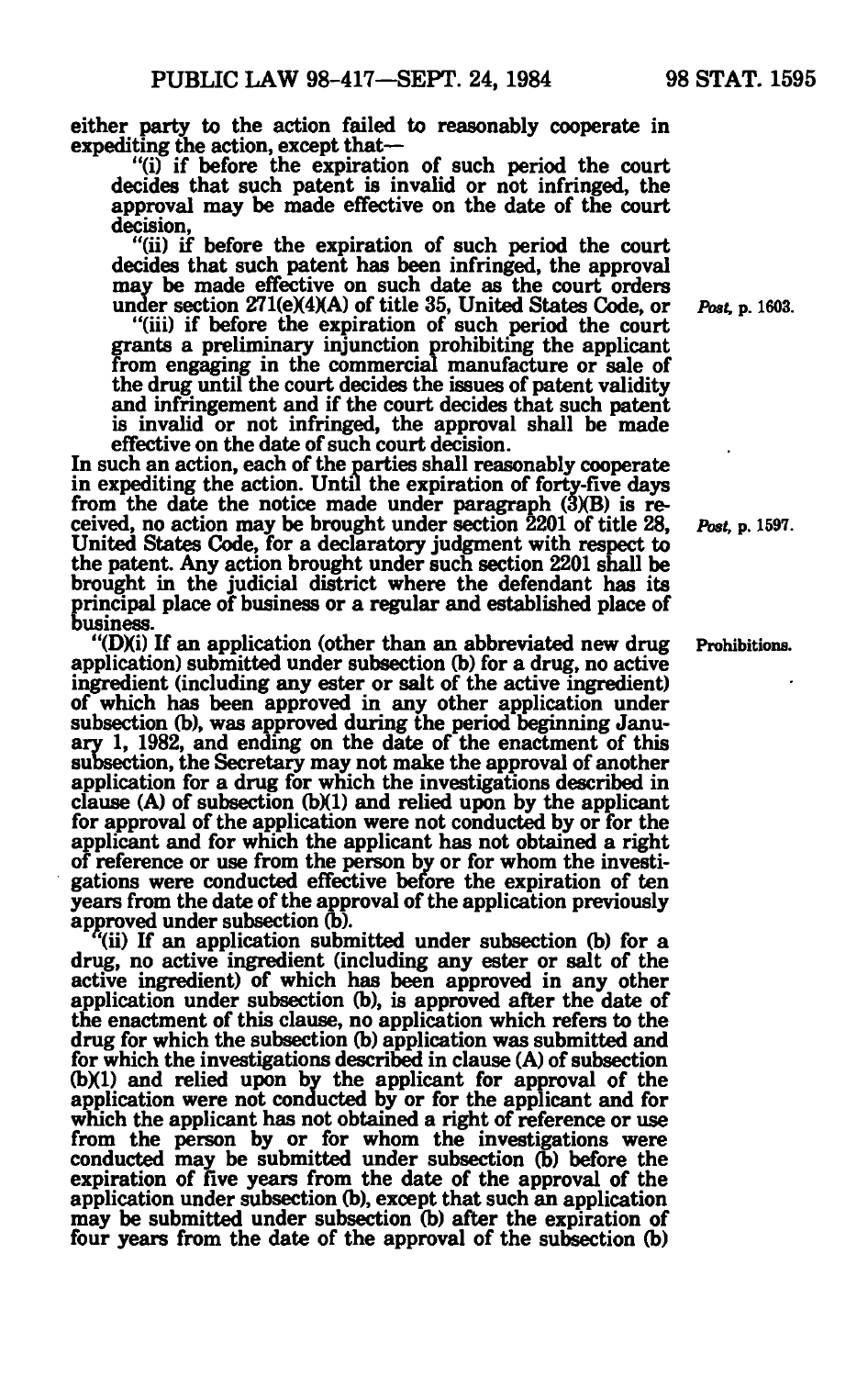**Claims. Infringement. Extension.** 

**application if it contains a certification of patent invalidity or noninfringement described in clause (iv) of subsection (b)(2)(A). The approval of such an application shall be made effective in accordance with, this paragraph except that, if an action for E eginning forty-eight months after the date of the approval of atent infringement is commenced during the one-year period the subsection (b) application, the thirty-month period referred to in subparagraph (C) shall be extended by such amount of time (if any) which is required for seven and one-half years to have elapsed from the date of approval of the subsection (b) application.** 

**(iii) If an application submitted under subsection (b) for a drug, which includes an active ingredient (including any ester or salt of the active ingredient) that has been approved in another application approved under subsection (b), is approved after the date of the enactment of this clause and if such application contains reports of new clinical investigations (other than bioavailability studies) essential to the approval of the application and conducted or sponsored by the applicant, the Secretary may not make the approval of an application submitted under subsection (b) for the conditions of approval of such drug in the approved subsection (b) application effective before the expiration of three years from the date of the approval of the application under subsection (b) if the investigations described in clause (A) of subsection (b)(1) and relied upon by the applicant for approval of the application were not conducted by or for the applicant and if the applicant has not obtained a right of reference or use from the person by or for whom the investigations were conducted.** 

**"(iv) If a supplement to an application approved under subsection (b) is approved after the date of enactment of this clause and the supplement contains reports of new clinical investigations (other than bioavailabilty studies) essential to the approval of the supplement and conducted or sponsored by the person submitting the supplement, the Secretary may not make the approval of an application submitted under subsection (b) for a change approved in the supplement effective before the expiration of three years from the date of the approval of the supplement under subsection (b) if the investigations described in clause (A) of subsection (b)(1) and relied upon by the applicant for approval of the application were not conducted by or for the applicant and if the applicant has not obtained a right of reference or use from the person by or for whom the investigations were conducted.** 

**"(v) If an application (or supplement to an application) submitted under subsection (b) for a drug, which includes an active ingredient (including any ester or salt of the active ingredient) that has been approved in another application under subsection (b), was approved during the period beginning January 1,1982,**  and ending on the date of the enactment of this clause, the **Secretary may not make the approval of an application submitted under this subsection and for which the investigations**  described in clause (A) of subsection (b)(1) and relied upon by the **applicant for approval of the application were not conducted by or for the applicant and for which the applicant has not obtained a right of reference or use from the person by or for whom the investigations were conducted and which refers to the**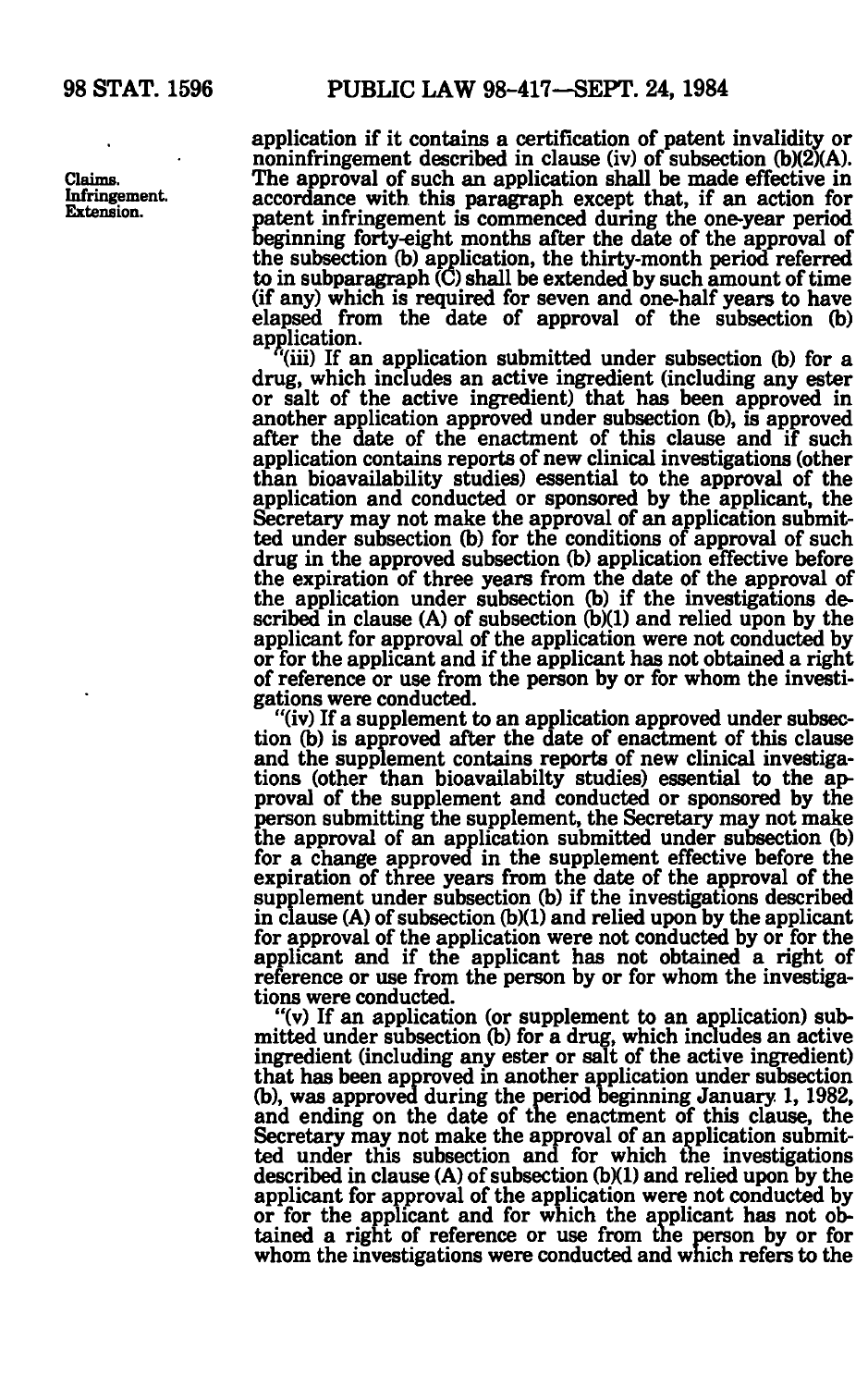**drug for which the subsection (b) application was submitted effective before the expiration of two years from the date of enactment of this clause.".** 

**SEC. 104. Section 505 of such Act is amended by adding at the end** *Ante,* **p. 1585. the following:** 

**"(1) Safety and effectiveness data and information which has been Public**  submitted in an application under subsection (b) for a drug and **which has not previously been disclosed to the public shall be made available to the public, upon request, unless extraordinary circumstances are shown—** 

**"(1) if no work is being or will be undertaken to have the application approved,** 

**"(2) if the Secretary has determined that the application is not approvable and all legal appeals have been exhausted,** 

**"(3) if approval of the application under subsection (c) is withdrawn and all legal appeals have been exhausted,** 

**"(4) if the Secretary has determined that such drug is not a new drug, or** 

**"(5) upon the effective date of the approval of the first application under subsection (j) which refers to such drug or upon the date upon which the approval of an application under subsection (j) which refers to such drug could be made effective if such an application had been submitted,** 

**"(m) For purposes of this section, the term 'patent' means a patent issued by the Patent and Trademark Office of the Department of Commerce.".** 

**SEC. 105. (a) The Secretary of Health and Human Services shall promulgate, in accordance with the notice and comment requirements of section 553 of title 5, United States Code, such regulations as may be necessary for the administration of section 505 of the Federal Food, Drug, and Cosmetic Act, as amended by sections 101, 102, and 103 of this Act, within one year of the date of enactment of this Act.** 

**(b) During the period beginning sixty days after the date of the enactment of this Act and ending on the date regulations promulgated under subsection (a) take effect, abbreviated new drug applications may be submitted in accordance with the provisions of section 314.2 of title 21 of the Code of Federal Regulations and shall be considered as suitable for any drug which has been approved for safety and effectiveness under section 505(c) of the Federal Food, Drug, and Cosmetic Act before the date of the enactment of this Act. If any such provision is inconsistent with the requirements of section 505(j) of the Federal Food, Drug, and Cosmetic Act, the Secretary shall consider the application under the applicable requirements of such section. The Secretary of Health and Human Services may not approve such an abbreviated new drug application**  which is filed for a drug which is described in sections  $505(c)(3)(D)$ **and 505(jX4XD) of the Federal Food, Drug, and Cosmetic Act except in accordance with such section.** 

**SEC. 106. Section 2201 of title 28, United States Code, is amended by inserting "(a)" before "In a case" and by adding at the end the following:** 

**"(b) For limitations on actions brought with respect to drug patents see section 505 of the Federal Food, Drug, and Cosmetic** 

**Regulations. 21USC 355 note.** 

*Ante,* **pp. 1592-1594.**  *Ante,* **p. 1592.** 

*Ante,* **p. 1594.** 

**Act.".** *Ante,* **p. 1585.**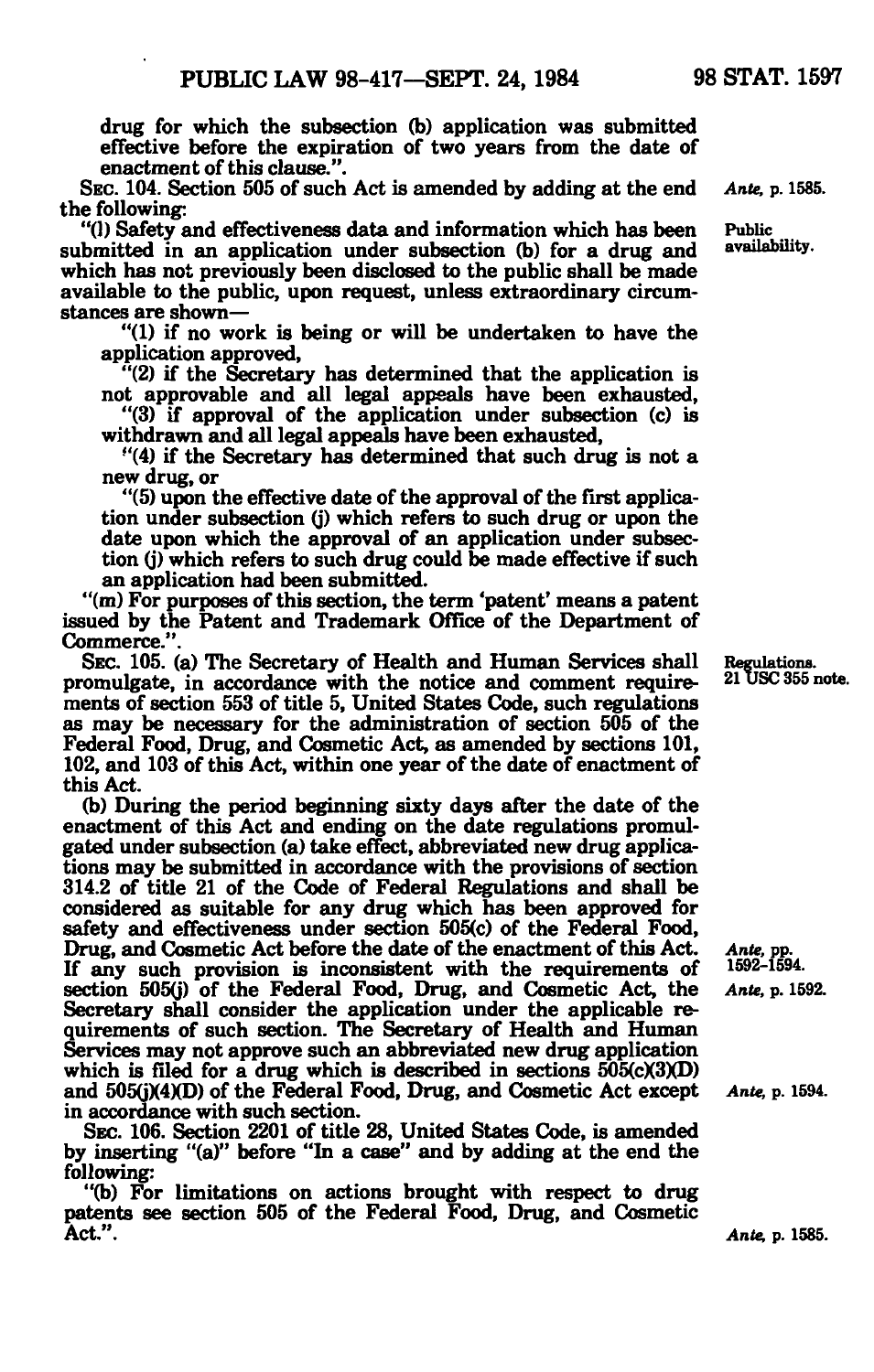# **TITLE II—PATENT EXTENSION**

**SEC. 201. (a) Title 35 of the United States Code is amended by adding the following new section immediately after section 155A:** 

#### **35 USC156. "§ 156. Extension of patent term**

**Claims. "(a) The term of a patent which claims a product, a method of using a product, or a method of manufacturing a product shall be extended in accordance with this section from the original expiration date of the patent if—** 

**"(1) the term of the patent has not expired before an application is submitted under subsection (d) for its extension;** 

**"(2) the term of the patent has never been extended;** 

**"(3) an application for extension is submitted by the owner of record of the patent or its agent and in accordance with the requirements of subsection (d);** 

**"(4) the product has been subject to a regulatory review period before its commercial marketing or use;** 

**Marketing. "(5XA) except as provided in subparagraph (B), the permission for the commercial marketing or use of the product after such regulatory review period is the first permitted commercial marketing or use of the product under the provision of law under which such regulatory review period occurred; or** 

**"(B) in the case of a patent which claims a method of manufacturing the product which primarily uses recombinant DNA technology in the manufacture of the product, the permission for the commercial marketing or use of the product after such regulatory review period is the first permitted commercial marketing or use of a product manufactured under the process claimed in the patent.** 

**The product referred to in paragraphs (4) and (5) is hereinafter in this section referred to as the 'approved product'.** 

**Claims. "(b) The rights derived from any patent the term of which is extended under this section shall during the period during which the patent is extended—** 

**"(1) in the case of a patent which claims a product, be limited to any use approved for the approved product before the expiration of the term of the patent under the provision of law under which the applicable regulatory review occurred;** 

**"(2) in the case of a patent which claims a method of using a product, be limited to any use claimed by the patent and approved for the approved product before the expiration of the term of the patent under the provision of law under which the applicable regulatory review occurred; and** 

**"(3) in the case of a patent which claims a method of manufacturing a product, be limited to the method of manufacturing as used to make the approved product.** 

**"(c) The term of a patent eligible for extension under subsection (a) shall be extended by the time equal to the regulatory review period for the approved product which period occurs after the date the patent is issued, except that—** 

**"(1) each period of the regulatory review period shall be reduced by any period determined under subsection (dX2XB) during which the applicant for the patent extension did not act with due diligence during such period of the regulatory review period;**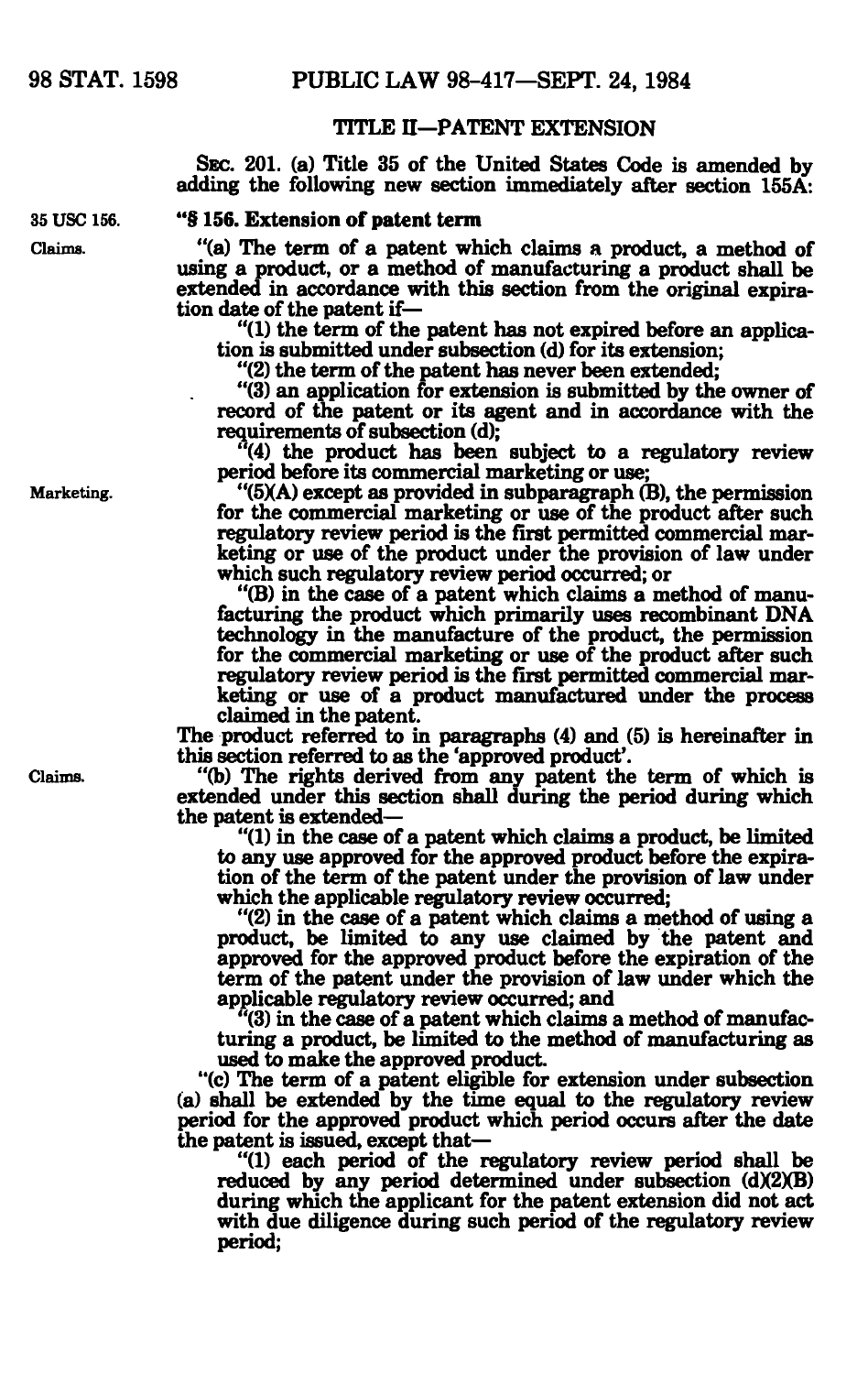**"(2) after any reduction required by paragraph (1), the period of extension shall include only one-half of the time remaining in**  the periods described in paragraphs (1)(B)(i), (2)(B)(i), and (3)(B)(i) **of subsection (g);** 

**"(3) if the period remaining in the term of a patent after the date of the approval of the approved product under the provision of law under which such regulatory review occurred when added to the regulatory review period as revised under paragraphs (1) and (2) exceeds fourteen years, the period of extension shall be reduced so that the total of both such periods does not exceed fourteen years; and** 

**"(4) in no event shall more than one patent be extended for the same regulatory review period for any product.** 

"(d)(1) To obtain an extension of the term of a patent under this **section, the owner of record of the patent or its agent shall submit an application to the Commissioner. Such an application may only be submitted within the sixty-day period beginning on the date the product received permission under the provision of law under which the applicable regulatory review period occurred for commercial marketing or use. The application shall contain—** 

**"(A) the identity of the approved product and the Federal statute under which regulatory review occurred;** 

**"(B) the identity of the patent for which an extension is being sought and the identity of each claim of such patent which claims the approved product or a method of using or manufacturing the approved product;** 

**"(C) information to enable the Commissioner to determine under subsections (a) and (b) the eligibility of a patent for extension and the rights that will be derived from the extension and information to enable the Commissioner and the Secretary of Health and Human Services to determine the period of the extension under subsection (g);** 

**"(D) a brief description of the activities undertaken by the applicant during the applicable regulatory review period with respect to the approved product and the significant dates applicable to such activities; and** 

**"(E) such patent or other information as the Commissioner may require.** 

**"(2XA) Within sixty days of the submittal of an application for extension of the term of a patent under paragraph (1), the Commissioner shall notify the Secretary of Health and Human Services if the patent claims any human drug product, a medical device, or a food additive or color additive or a method of using or manufacturing such a product, device, or additive and if the product, device, and additive are subject to the Federal Food, Drug, and Cosmetic Act, of the extension application and shall submit to the Secretary a copy of the application. Not later than thirty days after the receipt of an application from the Commissioner, the Secretary shall review the**  dates contained in the application pursuant to paragraph (1)(C) and **determine the applicable regulatory review period, shall notify the Commissioner of the determination, and shall publish in the Federal Register a notice of such determination.** 

**(BXi) If a petition is submitted to the Secretary under subparagraph (A), not later than one hundred and eighty days after the publication of the determination under subparagraph (A), upon which it may reasonably be determined that the applicant did not act with due diligence during the applicable regulatory review** 

**Application content.** 

**21 USC 301.** 

**Federal Register, publication.** 

**Regulations.** 

**Prohibition.**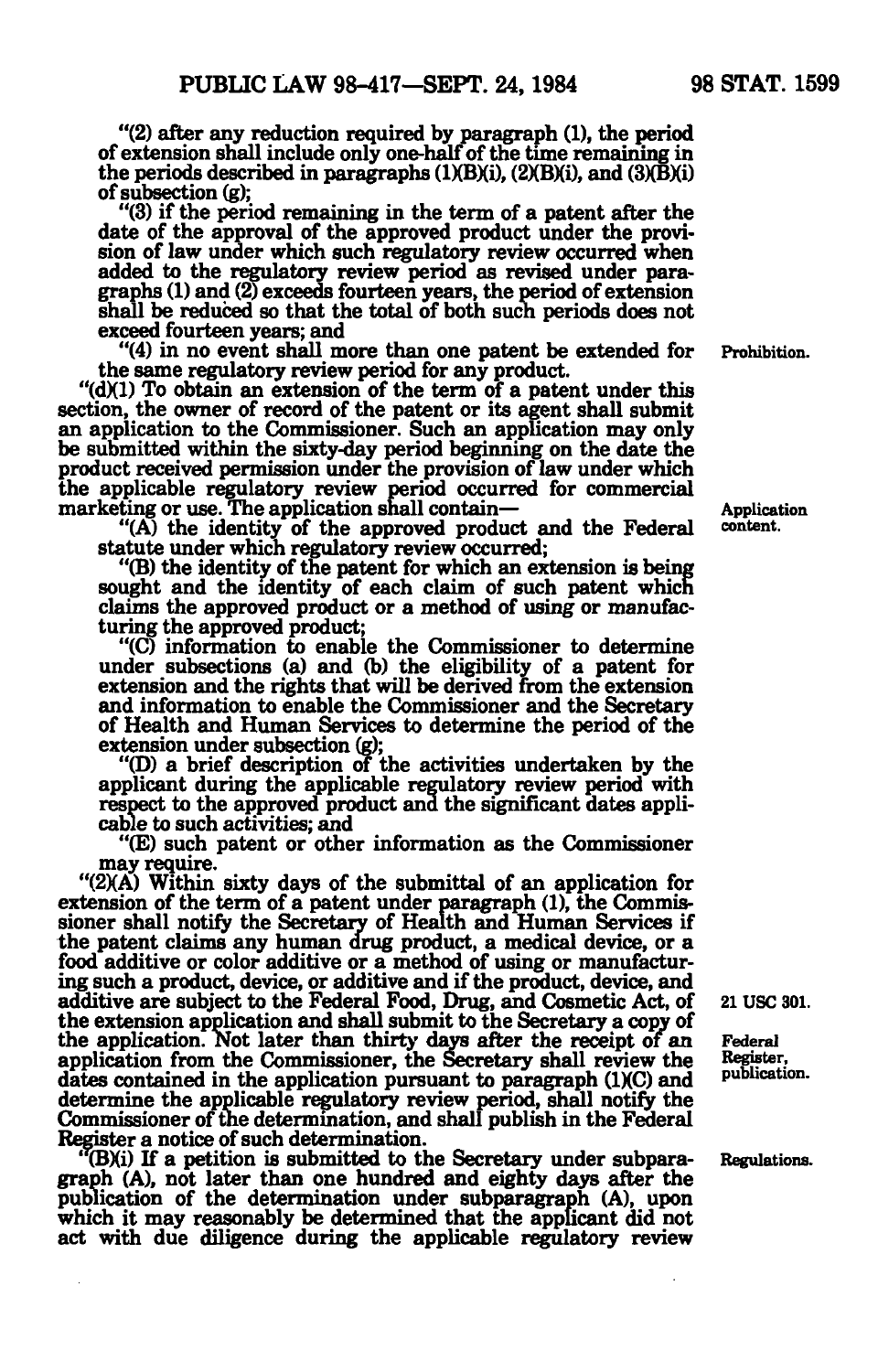**Prohibition.** 

**Federal Register, publication.** 

**Hearing.** 

**Federal Register, publication.** 

**Records.** 

**period, the Secretary shall, in accordance with regulations promulgated by the Secretary determine if the applicant acted with due diligence during the applicable regulatory review period. The Secretary shall make such determination not later than ninety days after the receipt of such a petition. The Secretary may not delegate the authority to make the determination prescribed by this subparagraph to an office below the Office of the Commissioner of Food and Drugs.** 

**"(ii) The Secretary shall notify the Commissioner of the determination and shall publish in the Federal Register a notice of such determination together with the factual and legal basis for such determination. Any interested person may request, within the sixtyday period beginning on the publication of a determination, the Secretary to hold an informal hearing on the determination. If such a request is made within such period, the Secretary shall hold such hearing not later than thirty days after the date of the request, or at the request of the person making the request, not later than sixty days after such date. The Secretary shall provide notice of the hearing to the owner of the patent involved and to any interested person and provide the owner and any interested person an opportunity to participate in the hearing. Within thirty days after the completion of the hearing, the Secretary shall affirm or revise the determination which was the subject of the hearing and notify the Commissioner of any revision of the determination and shall publish any such revision in the Federal Register.** 

**(3) For the purposes of paragraph (2KB), the term 'due diligence' means that degree of attention, continuous directed effort, and timeliness as may reasonably be expected from, and are ordinarily exercised by, a person during a regulatory review period.** 

**"(4) An application for the extension of the term of a patent is subject to the disclosure requirements prescribed by the Commissioner.** 

 $\mathbf{F}(\mathbf{e})$  A determination that a patent is eligible for extension may **be made by the Commissioner solely on the basis of the representations contained in the application for the extension. If the Commissioner determines that a patent is eligible for extension under subsection (a) and that the requirements of subsection (d) have been complied with, the Commissioner shall issue to the applicant for the extension of the term of the patent a certificate of extension, under seal, for the period prescribed by subsection (c). Such certificate shall be recorded in the official file of the patent and shall be considered as part of the original patent.** 

**"(2) If the term of a patent for which an application has been submitted under subsection (d) would expire before a certificate of extension is issued or denied under paragraph (1) respecting the application, the Commissioner shall extend, until such determination is made, the term of the patent for periods of up to one year if he determines that the patent is eligible for extension.** 

**"(f) For purposes of this section:** 

**"(1) The term 'product' means:** 

**"(A) A human drug product.** 

**"(B) Any medical device, food additive, or color additive subject to regulation under the Federal Food, Drug, and Cosmetic Act.** 

**"(2) The term 'human drug product' means the active ingredient of a new drug, antibiotic drug, or human biological product (as those terms are used in the Federal Food, Drug, and** 

**21 USC 301.**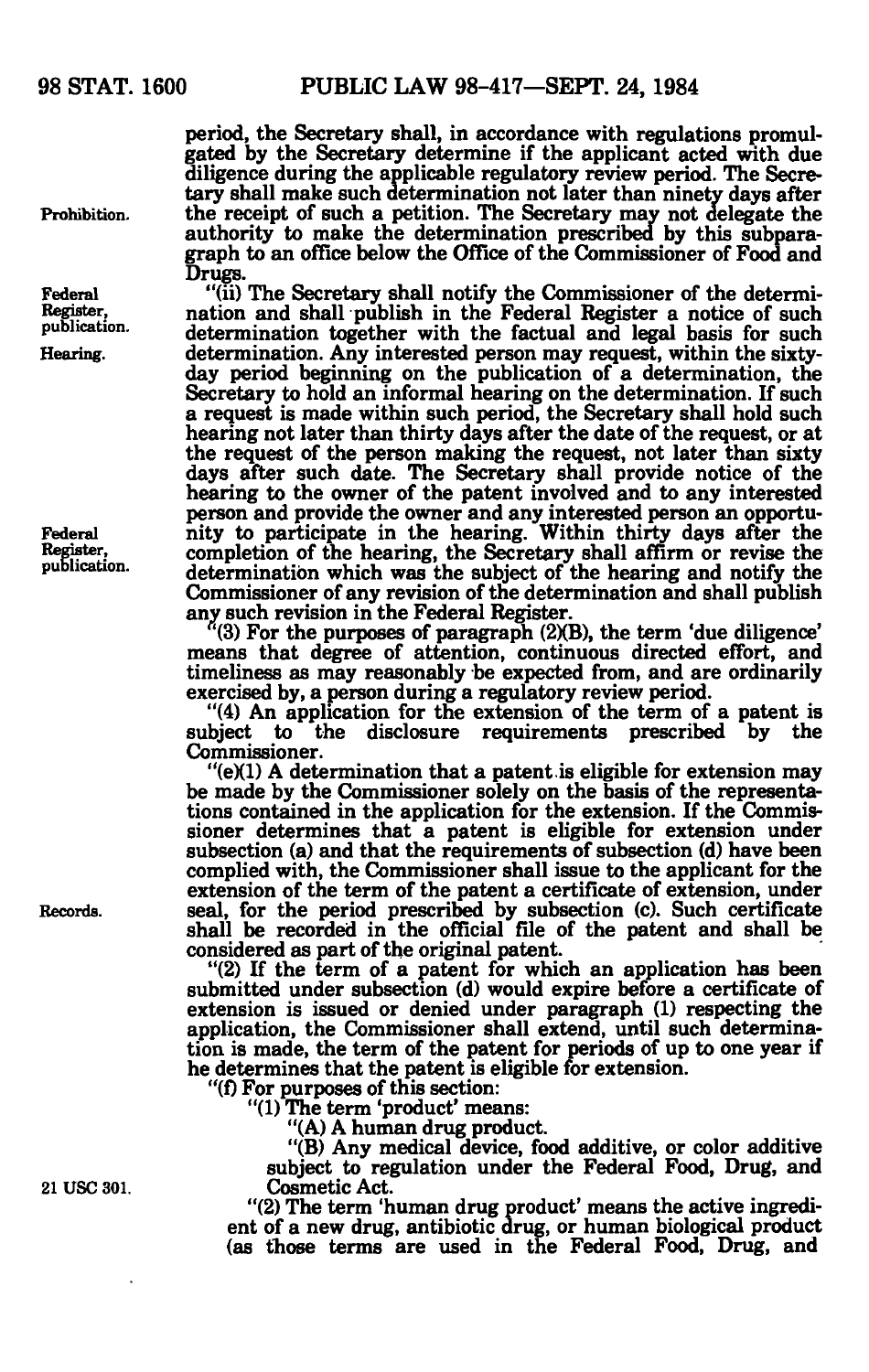**Cosmetic Act and the Public Health Service Act) including any 21 USC 301; 42 salt or ester of the active ingredient, as a single entity or in combination with another active ingredient.** 

**"(3) The term 'major health or environmental effects test' means a test which is reasonably related to the evaluation of the health or environmental effects of a product, which requires at least six months to conduct, and the data from which is submitted to receive permission for commercial marketing or use. Periods of analysis or evaluation of test results are not to be included in determining if the conduct of a test required at least six months.** 

**"(4XA) Any reference to section 351 is a reference to section 351 of the Public Health Service Act. 42 USC 262.** 

**"(B) Any reference to section 503, 505, 507, or 515 is a reference to section 503, 505, 507, or 515 of the Federal Food, Drug, and Cosmetic Act. 21 USC 353,355,** 

**"(5) The term 'informal hearing' has the meaning prescribed 357,360e. for such term by section 201(y) of the Federal Food, Drug, and Cosmetic Act.** 21 USC 321.

**"(6) The term 'patent' means a patent issued by the United States Patent and Trademark Office.** 

**"(g) For purposes of this section, the term 'regulatory review period' has the following meanings:** 

**"(1XA) In the case of a product which is a human drug product, the term means the period described in subparagraph (B) to which the limitation described in paragraph (4) applies.** 

**"(B) The regulatory review period for a human drug product is the sum of—** 

**"(i) the period beginning on the date an exemption under subsection (i) of section 505 or subsection (d) of section 507 21 USC 355,357. became effective for the approved human drug product and ending on the date an application was initially submitted for such drug product under section 351, 505, or 507, and** 

**"(ii) the period beginning on the date the application was initially submitted for the approved human drug product**  under section 351, subsection (b) of section 505, or section Ante, pp. 1592, **507 and ending on the date such application was approved under such section.** 

**"(2XA) In the case of a product which is a food additive or color additive, the term means the period described in subparagraph (B) to which the limitation described in paragraph (4) applies.** 

**(B) The regulatory review period for a food or color additive is the sum of—** 

**"(i) the period beginning on the date a major health or environmental effects test on the additive was initiated and ending on the date a petition was initially submitted with respect to the product under the Federal Food, Drug, and Cosmetic Act requesting the issuance of a regulation for use of the product, and** 

**"(ii) the period beginning on the date a petition was initially submitted with respect to the product under the Federal Food, Drug, and Cosmetic Act requesting the issuance of a regulation for use of the product, and ending on the date such regulation became effective or, if objections were filed to such regulation, ending on the date such objections were resolved and commercial marketing was** 

**usc 201 note** 

 **1593 -**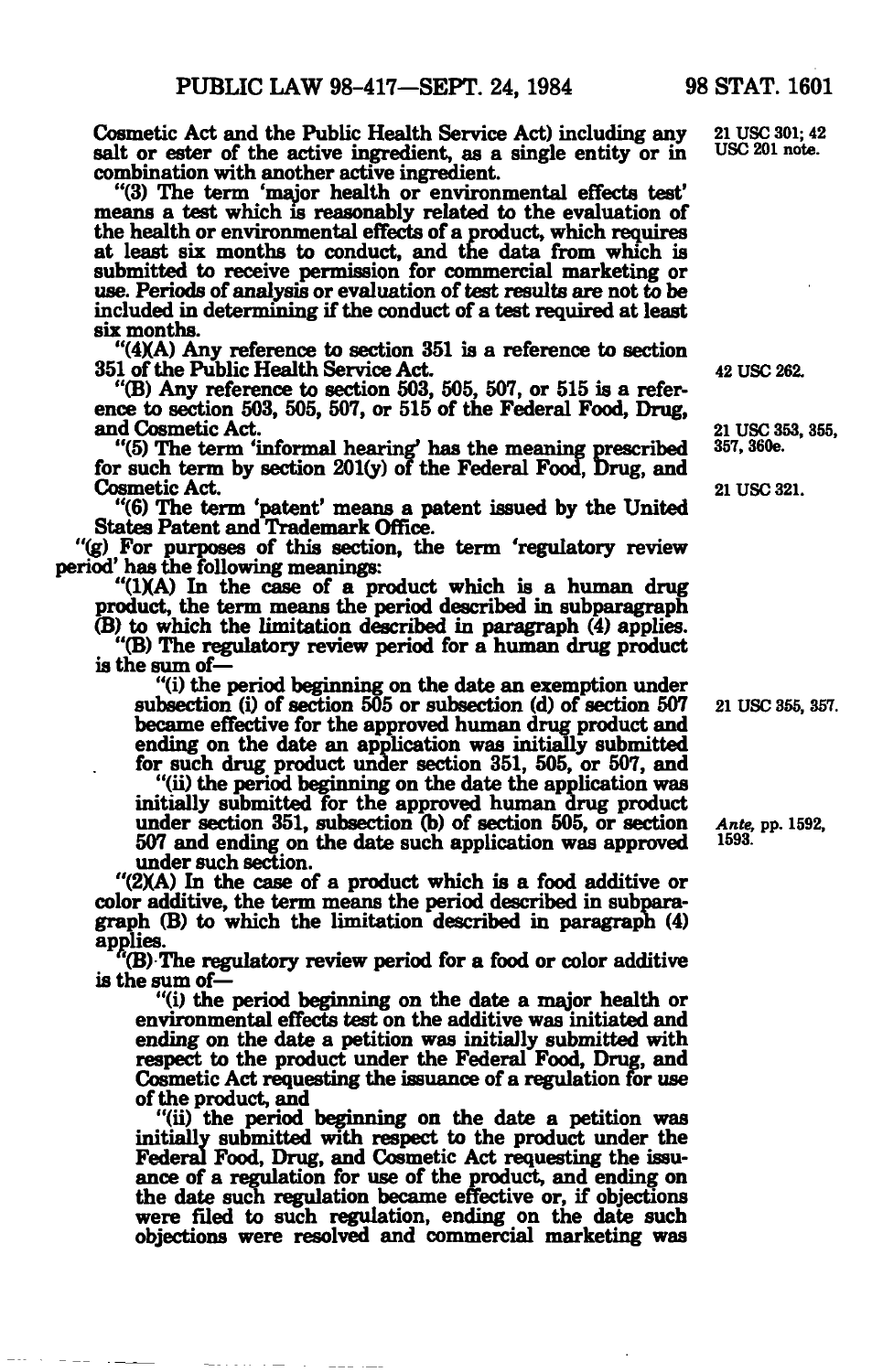**permitted or, if commercial marketing was permitted and later revoked pending further proceedings as a result of such objections, ending on the date such proceedings were finally resolved and commercial marketing was permitted.** 

**"(3)(A) In the case of a product which is a medical device, the term means the period described in subparagraph (B) to which the limitation described in paragraph (4) applies.** 

**"(B) The regulatory review period for a medical device is the sum of—** 

**"(i) the period beginning on the date a clinical investigation on humans involving the device was begun and ending on the date an application was initially submitted with 21 use 360e. respect to the device under section 515, and** 

**(ii) the period beginning on the date an application was initially submitted with respect to the device under section 515 and ending on the date such application was approved under such Act or the period beginning on the date a notice of completion of a product development protocol was ini**tially submitted under section 515(f)(5) and ending on the **date the protocol was declared completed under section 515(fX6).** 

**"(4) A period determined under any of the preceding paragraphs is subject to the following limitations:** 

**"(A) If the patent involved was issued after the date of the enactment of this section, the period of extension determined on the basis of the regulatory review period determined under any such paragraph may not exceed five years.** 

**"(B) If the patent involved was issued before the date of the enactment of this section and—** 

**"(i) no request for an exemption described in paragraph (1KB) was submitted,** 

**"(ii) no major health or environmental effects test described in paragraph (2) was initiated and no petition for a regulation or application for registration described in such paragraph was submitted, or** 

**"(iii) no clinical investigation described in paragraph (3) was begun or product development protocol described in such paragraph was submittted,** 

**before such date for the approved product the period of extension determined on the basis of the regulatory review period determined under any such paragraph may not exceed five years.** 

**"(C) If the patent involved was issued before the date of the enactment of this section and if an action described in subparagraph (B) was taken before the date of the enactment of this section with respect to the approved product and the commercial marketing or use of the product has not been approved before such date, the period of extension determined on the basis of the regulatory review period determined under such paragraph may not exceed two years.** 

**Fees. "(h) The Commissioner may establish such fees as the Commissioner determines appropriate to cover the costs to the Office of receiving and acting upon applications under this section.".** 

**(b) The analysis for chapter 14 of title 35 of the United States Code is amended by adding at the end thereof the following:**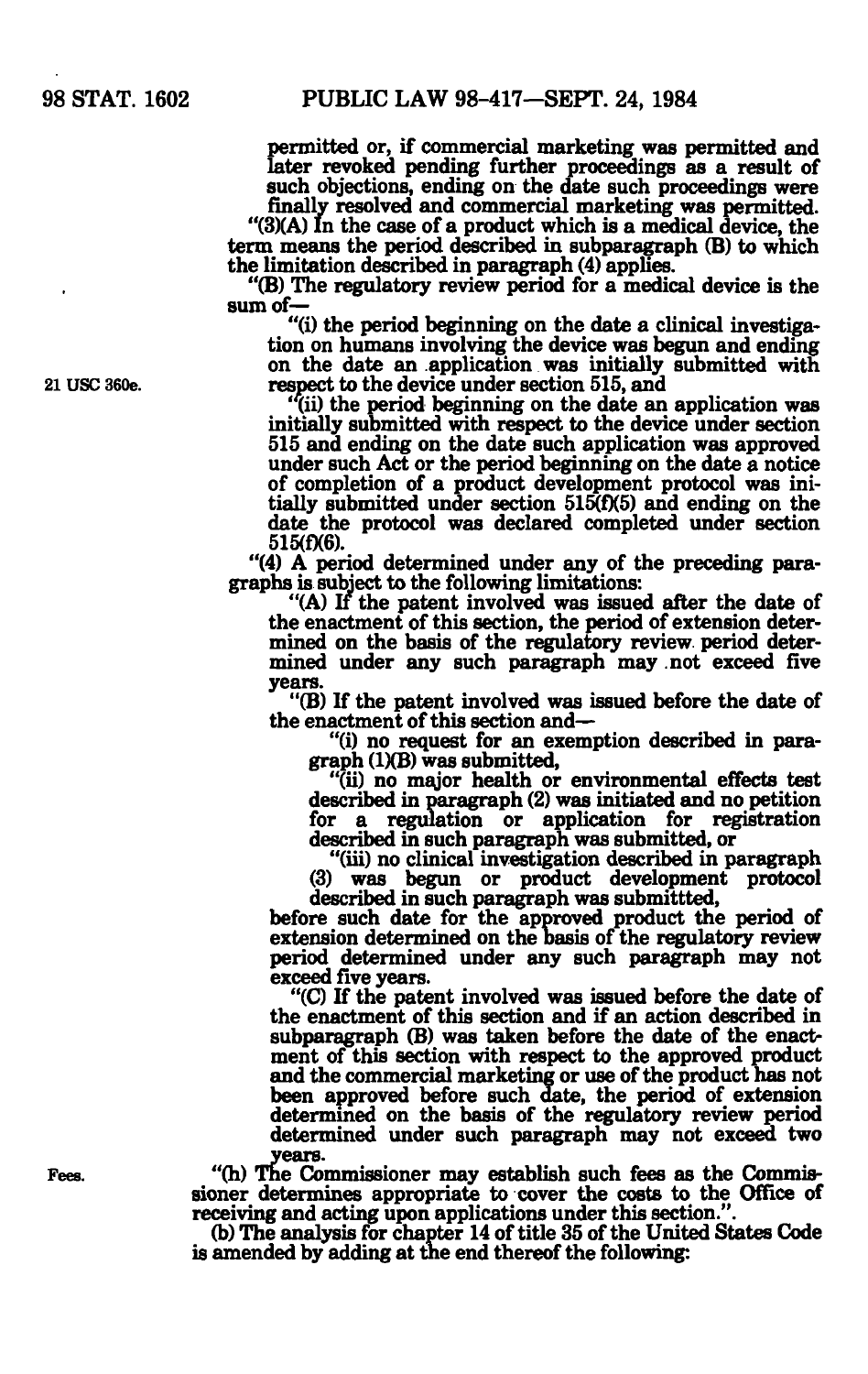**"156. Extension of patent term.".** 

**SEC. 202. Section 271 of title 35, United States Code, is amended by adding at the end the following:** 

**"(eXD It shall not be an act of infringement to make, use, or sell a patented invention (other than a new animal drug or veterinary biological product (as those terms are used in the Federal Food, Drug, and Cosmetic Act and the Act of March 4, 1913)) solely for uses reasonably related to the development and submission of information under a Federal law which regulates the manufacture, use, or sale of drugs.** 

**"(2) It shall be an act of infringement to submit an application under section 505(j) of the Federal Food, Drug, and Cosmetic Act or**  described in section 505(b)(2) of such Act for a drug claimed in a **patent or the use of which is claimed in a patent, if the purpose of such submission is to obtain approval under such Act to engage in the commercial manufacture, use, or sale of a drug claimed in a patent or the use of which is claimed in a patent before the expiration of such patent.** 

**"(3) In any action for patent infringement brought under this section, no injunctive or other relief may be granted which would prohibit the making, using, or selling of a patented invention under paragraph (1).** 

**"(4) For an act of infringement described in paragraph (2)— "(A) the court shall order the effective date of any approval of the drug involved in the infringement to be a date which is not earlier than the date of the expiration of the patent which has been infringed,** 

**"(B) injunctive relief may be granted against an infringer to prevent the commercial manufacture, use, or sale of an approved drug, and** 

**"(C) damages or other monetary relief may be awarded against an infringer only if there has been commercial manufacture, use, or sale of an approved drug.** 

**The remedies prescribed by subparagraphs (A), (B), and (C) are the only remedies which may be granted by a court for an act of infringement described in paragraph (2), except that a court may award attorney fees under section 285.".** 

**SEC. 203. Section 282 of title 35, United States Code, is amended by adding at the end the following: "Invalidity of the extension of a patent term or any portion thereof under section 156 of this title because of the material failure—** 

**"(1) by the applicant for the extension, or** 

**"(2) by the Commissioner,** 

**to comply with the requirements of such section shall be a defense in any action involving the infringement of a patent during the period of the extension of its term and shall be pleaded. A due**  diligence determination under section 156(d)(2) is not subject to **review in such an action.".** 

## **TITLE m—AMENDMENTS TO THE TEXTILE FIBER PROD-UCTS IDENTIFICATION ACT AND THE WOOL PRODUCTS LABELING ACT OF 1939**

**SEC. 301. Subsection (b) of section 4 of the Textile Fiber Products Identification Act (15 U.S.C. 70b) is amended by adding at the end thereof the following new paragraph:** 

Infringement. **Marketing.** 

**21 USC 301,151 note.** 

*Ante,* **p. 1585.**  *Ante,* **p. 1593.** 

**35 USC 285.** 

*Ante,* **p. 1598.** 

**Labeling. Hosiery.**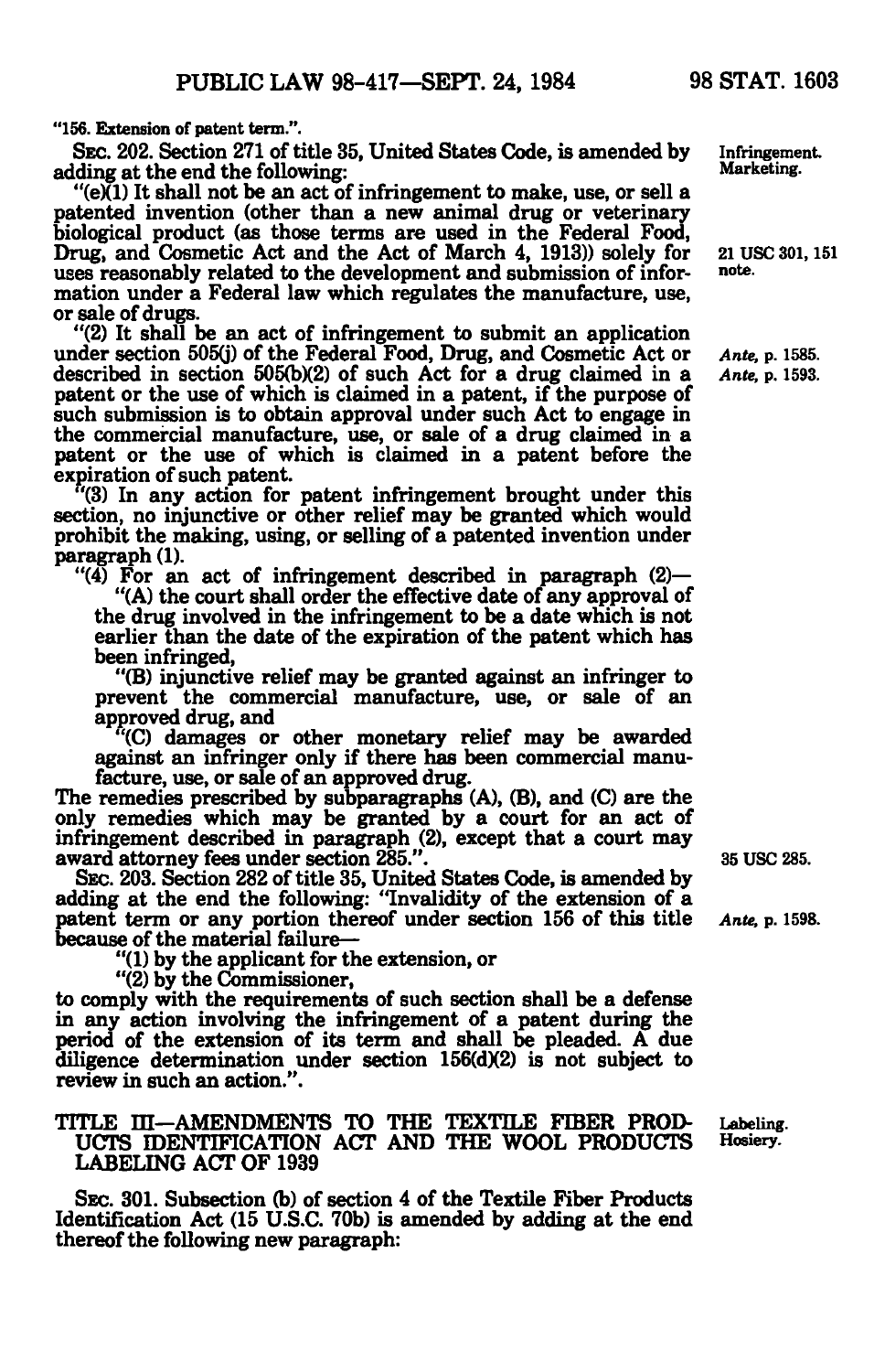**"(5) If it is a textile fiber product processed or manufactured in the United States, it be so identified.".** 

**SEC. 302. Subsection (e) of section 4 of the Textile Fiber Products Identification Act (15 U.S.C. 70b) is amended to read as follows:** 

**"(e) For purposes of this Act, in addition to the textile fiber products contained therein, a package of textile fiber products intended for sale to the ultimate consumer shall be misbranded unless such package has affixed to it a stamp, tag, label, or other means of identification bearing the information required by subsection (b), with respect to such contained textile fiber products, or is transparent to the extent it allows for the clear reading of the stamp, tag, label, or other means of identification on the textile fiber product, or in the case of hosiery items, this section shall not be construed as requiring the affixing of a stamp, tag, label, or other means of identification to each hosiery product contained in a package if (1) such hosiery products are intended for sale to the ultimate consumer in such package, (2) such package has affixed to it a stamp, tag, label, or other means of identification bearing, with respect to the hosiery products contained therein, the information required by subsection (b), and (3) the information on the stamp, tag, label, or other means of identification affixed to such package is equally applicable with respect to each textile fiber product contained therein.".** 

**SEC. 303. Section 4 of the Textile Fiber Products Identification Act (15 U.S.C. 70b) is amended by adding at the end thereof the following new subsections:** 

**"(i) For the purposes of this Act, a textile fiber product shall be considered to be falsely or deceptively advertised in any mail order catalog or mail order promotional material which is used in the direct sale or direct offering for sale of such textile fiber product, unless such textile fiber product description states in a clear and conspicuous manner that such textile fiber product is processed or manufactured in the United States of America, or imported, or both.** 

**"(j) For purposes of this Act, any textile fiber product shall be misbranded if a stamp, tag, label, or other identification conforming to the requirements of this section is not on or affixed to the inside center of the neck midway between the shoulder seams or, if such product does not contain a neck, in the most conspicuous place on the inner side of such product, unless it is on or affixed on the outer side of such product, or in the case of hosiery items on the outer side of such product or package.".** 

**SEC. 304. Paragraph (2) of section 4(a) of the Wool Products**  Labeling Act of 1939 (15 U.S.C. 68b(a)(2)) is amended by adding at **the end thereof the following new subparagraph:** 

**"(D) the name of the country where processed or manufactured.".** 

**SEC. 305. Section 4 of the Wool Products Labeling Act of 1939 (15 U.S.C. 68b) is amended by adding at the end thereof the following new subsections:** 

**"(e) For the purposes of this Act, a wool product shall be considered to be falsely or deceptively advertised in any mail order promotional material which is used in the direct sale or direct offering for sale of such wool product, unless such wool product description states in a clear and conspicuous manner that such wool product is processed or manufactured in the United States of America, or imported, or both.**